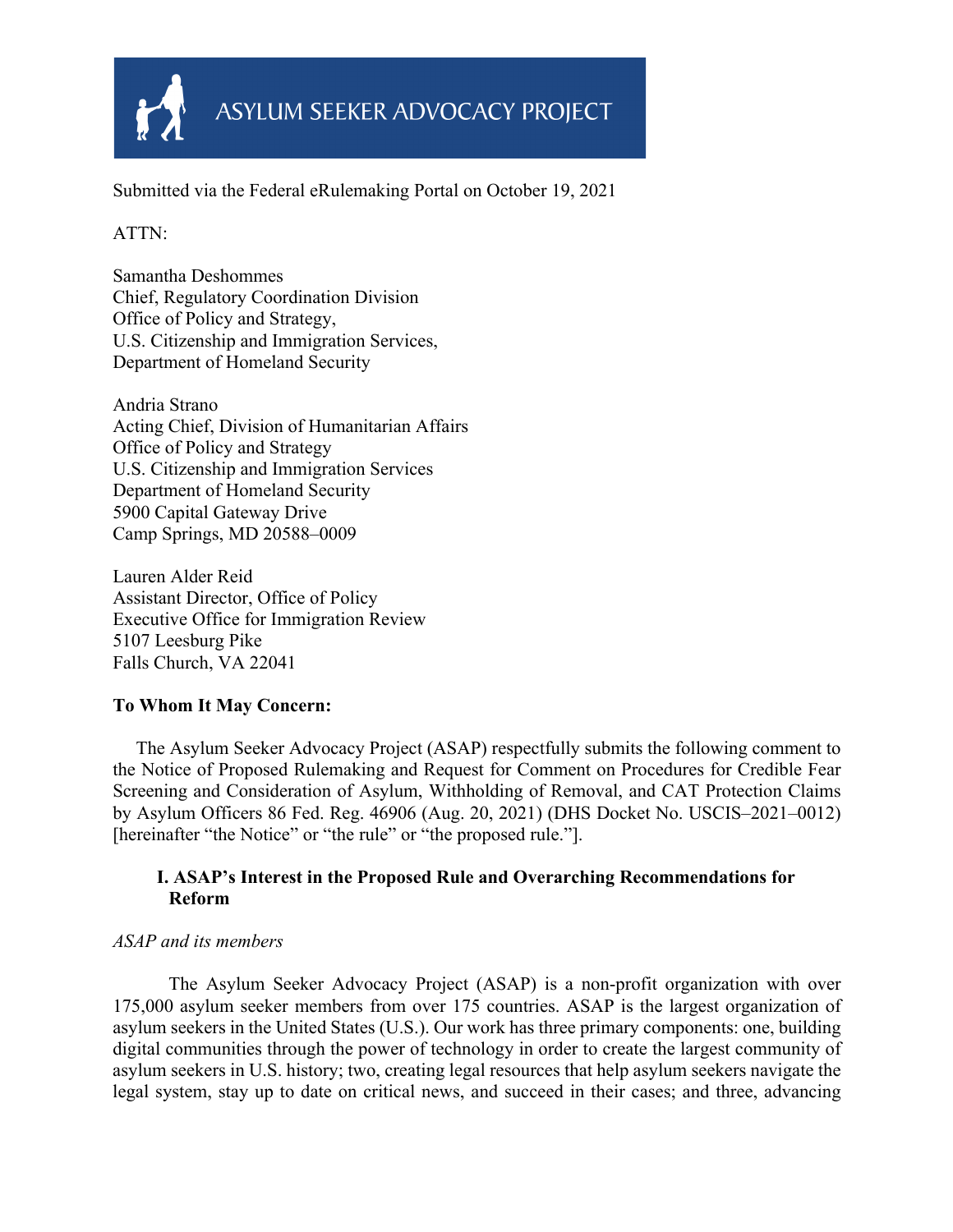member-led advocacy efforts to fight for a U.S. that welcomes asylum seekers, through litigation, press, and policy work. Because of our mission, and the likely impact of the proposed rule on our current and future members, ASAP is highly invested in the outcome of this rulemaking process.

When someone becomes a member of ASAP, the organization asks: What is one thing you would change about the asylum process? Of ASAP's first 150,000 members, more than 34,000 asylum seekers from over 150 countries responded. <sup>1</sup> ASAP's staff read each of those responses to understand better the issues ASAP members care about most and to formulate policy priorities for the organization. As a result of this process, ASAP's current policy priorities are: (1) the government should speed up processing times for work permits and asylum interviews; (2) work permits should be easier to obtain; (3) more people should be granted asylum, and it should be easier to get immigration status; (4) the asylum process should be more accessible and transparent; (5) asylum seekers should be treated more humanely. ASAP's staff has used those policy priorities to decide what aspects of the proposed rule to focus our comments on and attempted to share concerns in our members own words wherever possible.

#### *The likely impact of the proposed rule on our flawed asylum system*

ASAP members insist that major policy reforms be geared towards making the asylum system accessible, humane, faster, transparent, and easier to successfully navigate. Unfortunately, the current reality of asylum processing in the U.S. falls far short of ASAP's vision, and ASAP is concerned that the proposed rule risks exacerbating major flaws in the current system.

There are limited aspects of the proposed regulation that are in line with ASAP members' vision for an improved asylum system, and ASAP commends the agency for proposing these changes and discusses them below in the comment. However, on the whole, ASAP is concerned that the proposed rule fails to meaningfully address the underlying problems with the asylum system articulated by our membership and risks worsening the lives of asylum seekers and their families. Indeed, no genuine project of reforming the asylum system can be taken seriously as long as major policies remain in place that fundamentally undermine the right to seek safety from persecution. Moreover, effective policymaking requires genuine engagement with directly impacted parties — the Department of Homeland Security (DHS) and the Department of Justice (DOJ) cannot achieve the goals of improving the asylum system without first speaking with and addressing the concerns of the asylum seekers whom its proposals affect.

#### *ASAP's alternative recommendations for reform*

The agency can and must do better. ASAP recommends an alternative approach. Instead of finalizing the proposed rule, DHS should convene a series of stakeholder meetings, including with impacted asylum seekers. DHS should receive recommendations directly from impacted asylum seekers about how to better improve the asylum system, and then reissue a new notice of proposed rulemaking based on the recommendations of impacted stakeholders. <sup>2</sup> Additionally,

<sup>1</sup> *See* ASAP, *34,000 Members' Ideas for Change*, ASYLUM SEEKER ADVOCACY PROJECT (Oct. 5, 2021) [available at https://www.asylumadvocacy.org/5-ways-to-change-the-asylum-process/].

 $^{\frac{5}{2}}$  Along these lines DHS should consider issues an advance notice of proposed rulemaking as it has done in other contexts. *See*, *e.g*., USCIS, Advance Notice of Proposed Rulemaking and Notice of Virtual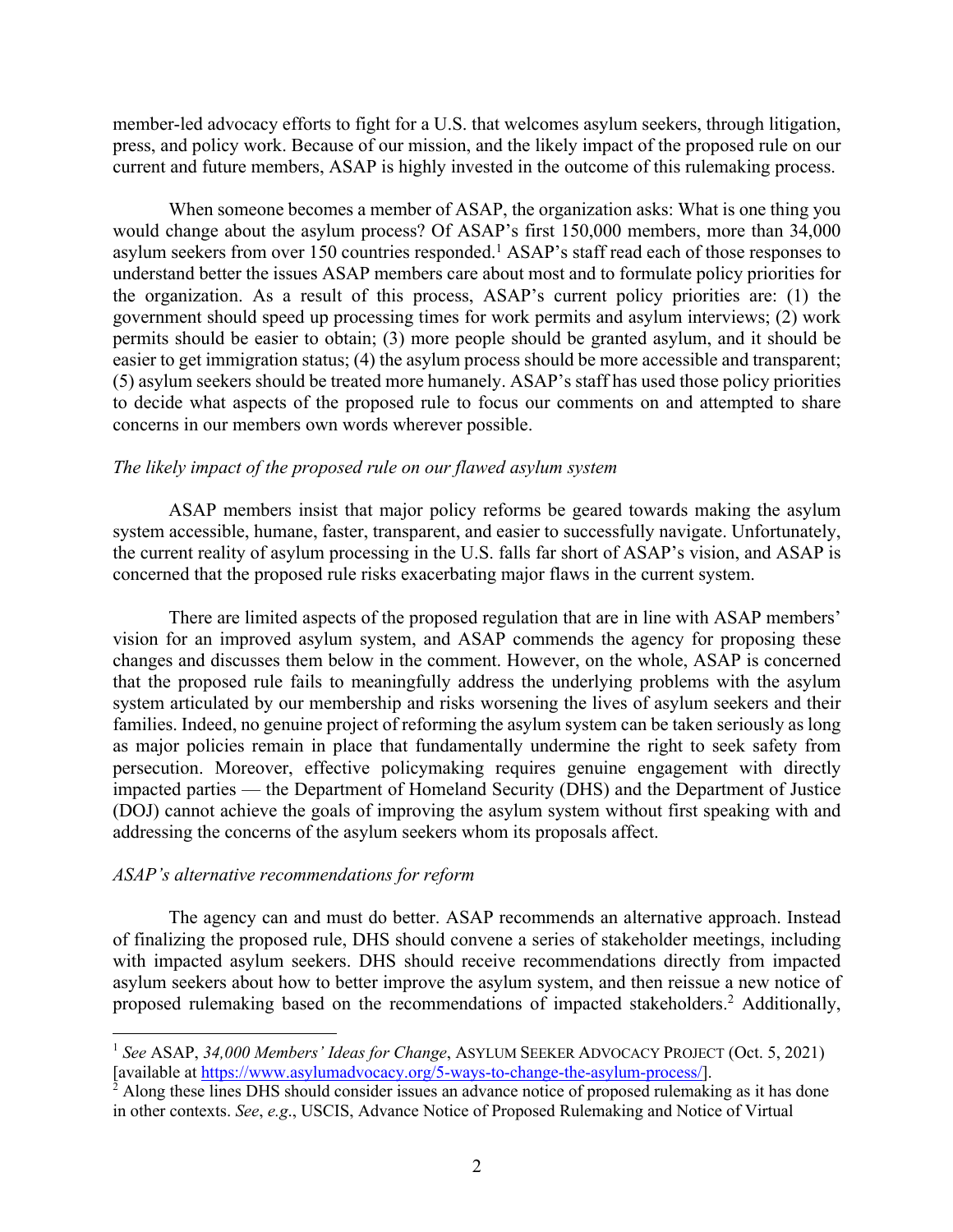DHS must rescind entirely the suite of inhumane policies that make it virtually impossible to successfully seek asylum, including, but not limited to, Title 42, the Remain in Mexico Program, and the rules restricting asylum seekers' access to work authorization. <sup>3</sup>

#### *Summary of comment*

In the remainder of this comment, we address the major pros and cons of the proposed rule based on the feedback of ASAP members. As mentioned above, over 34,000 ASAP members recently expressed detailed views about changes they would like to see in the asylum system.<sup>4</sup> ASAP members' feedback provides one of the most detailed and significant sources on asylum seekers' views of the current asylum processing system and should be of paramount importance to the government in this and any future rulemaking.<sup>5</sup>

We begin by discussing some of ASAP members' proposals for less harmful alternative approaches to asylum processing. We then provide an overview of the major flaws plaguing the current system that conflict with members' priorities and will impede all efforts at reform until resolved. Next, we address in detail how different provisions of the proposed rule align with or fall short of members' priorities. The most significant positive aspect of the proposed rule is that there is the possibility that it may allow for swifter access to work authorization by treating the initial positive credible fear determination as the "filing of the asylum application." However, the proposed rule provides is so little detail as to how this plan would work in practice that it is not clear whether the proposed changes would ultimately benefit asylum seekers. Additionally, we express concerns about numerous flaws in the proposed rule, including the many ways in which it risks undermining access to asylum, transparency, and accessibility. We conclude by urging the agency to reconsider its approach to reforming the asylum system and to begin engaging impacted individuals in a meaningful stakeholder process before reissuing a new notice of proposed rulemaking.

Importantly, ASAP's comment here addresses only those aspects of the proposed rule that are clearly related to members' priorities. This does not, however, mean that ASAP endorses those aspects of the rule not explicitly discussed herein. Rather, as detailed below, ASAP remains deeply concerned about the overarching potential impacts of the proposed rule, especially due to the lack

Public Listening Sessions on Public Charge Ground of Admissibility, 86 Fed. Reg. 47025 (Aug. 23, 2021).

<sup>&</sup>lt;sup>3</sup> As part of the termination of these pernicious programs, DHS should invite meaningful review of its practices and procedures, including by empowering independent regulatory bodies who will solicit testimony from impacted asylum seekers, to investigate its ongoing practices of abuse, violence, and coercion of asylum seekers. *See, e.g., The Use of Coercion by U.S. Department of Homeland Security (DHS) Officials Against Parents Who Were Forcibly Separated From Their Children*, AMERICAN IMMIGRATION LAWYERS ASSOCIATION (Aug. 23, 2018) [available at https://www.aila.org/advomedia/press-releases/2018/complaint-re-coercive-tactics-on-separated-parents/the-use-of-coercion-by-usdepartment-of-homeland].

<sup>4</sup> *See, supra*, note 1.

<sup>&</sup>lt;sup>5</sup> ASAP members previously provided extensive feedback about the ways in which USCIS might improve access to its services. *See* ASAP, *Members Propose Changes to USCIS*, ASYLUM SEEKER ADVOCACY PROJECT (Jun. 1, 2021) [available at https://www.asylumadvocacy.org/members-propose-changes-touscis/].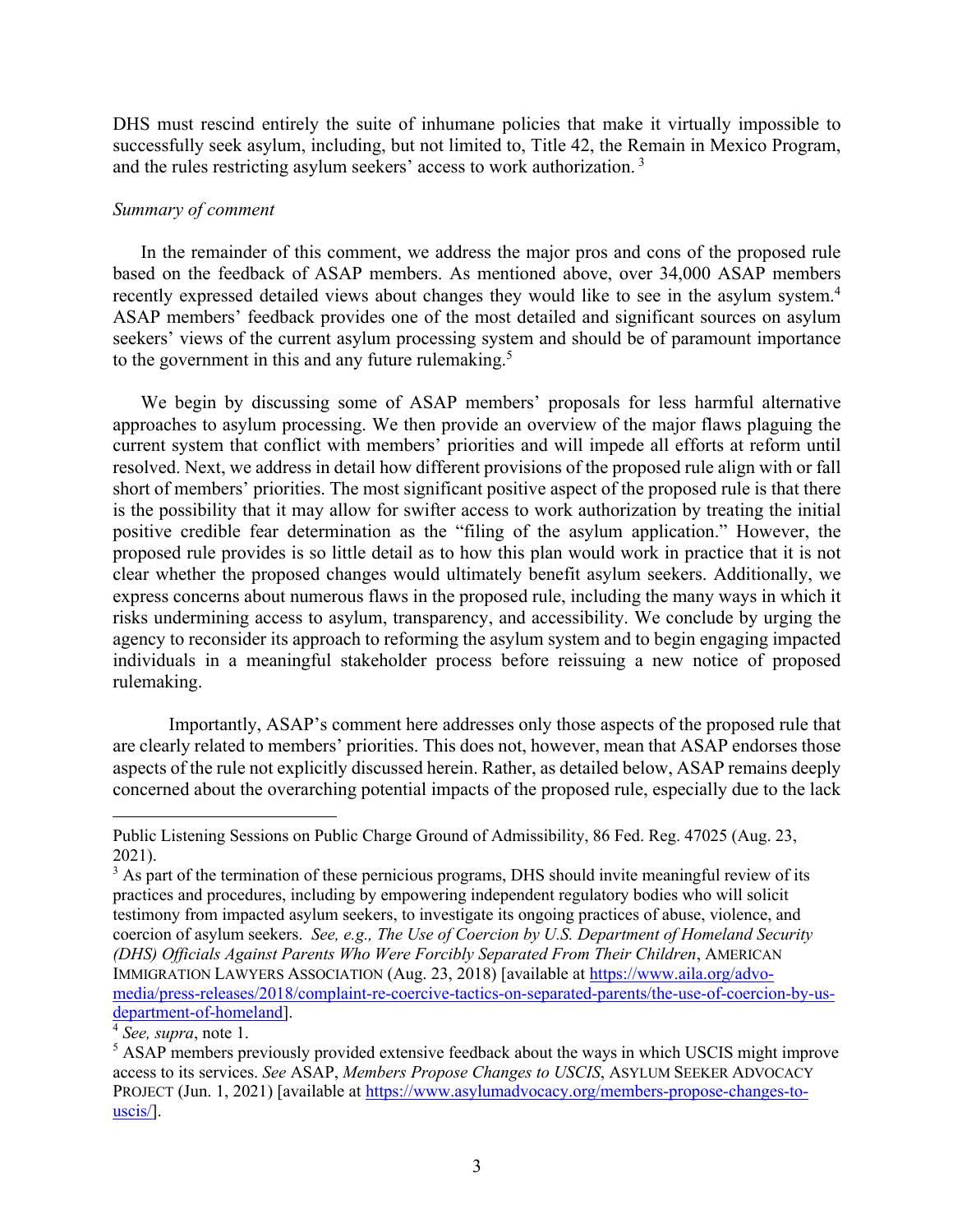of clarity and ambiguity of many of its provisions. ASAP feels that this lack of clarity has, moreover, deprived it of an opportunity to comment further on the proposed rule or assess its likely overall impact on its members' priorities. ASAP urges DHS and DOJ not to finalize the proposed rule in any form, but to instead solicit the feedback of directly impacted stakeholders and then reissue a new notice of proposed rulemaking after considering the recommendations it receives.

#### **II. Less Harmful Alternatives**

Less harmful alternatives to processes like expedited removal and Title 42 expulsions are readily available to DHS and DOJ, but the agencies fail to seriously consider these alternatives in the proposed rule. These alternatives were articulated by ASAP members when asked what they would change about the asylum system. The depth and clarity of their comments serve as further evidence that the agency should reissue a new notice of proposed rulemaking after providing asylum seekers meaningful opportunities to present their own recommendations for reforming the asylum system.

#### **A. ASAP members have proposed changes that increase efficiency and accessibility of the asylum process**

Many of the ideas shared by our members would increase efficiency and accessibility— stated goals of the proposed rule — while also safeguarding asylum seekers' right to due process. We briefly provide a small sample of some of our members' recommendations here to help DHS understand the available alternatives and the importance of including asylum seekers' input in the development of regulations that will impact them.

For example, ASAP members recommend significant reforms to curtail the length, expenses, and logistical obstacles plaguing applications for asylum:

"The asylum process is long, expensive, and stressful. One mistake can drag it on for years, whether it's the judge's fault or your own. Something as simple as a judge retiring can extend the court date by years. Meanwhile, you need to pay tons of money and wait months to receive your needed documents. If I could change something, it would be if your case drags on for over 8 years, you automatically get granted your desired status. Nobody should have to have 12+ years just to listen to judges say the same exact thing."

—ASAP member from Russia

Promote a better understanding and accommodation in the legal system of the structural violence against indigenous peoples that leads them to seek asylum in the US."

—ASAP member from Guatemala

"As an asylum seeker with a pending asylum case, one of the worst feelings is not knowing an actual or estimated time frame and can't do anything about it. You sleep every night knowing that the life you're building here is not yours yet and can be taken away from you any day. USCIS should add regulations about pending asylum cases. Asylum seekers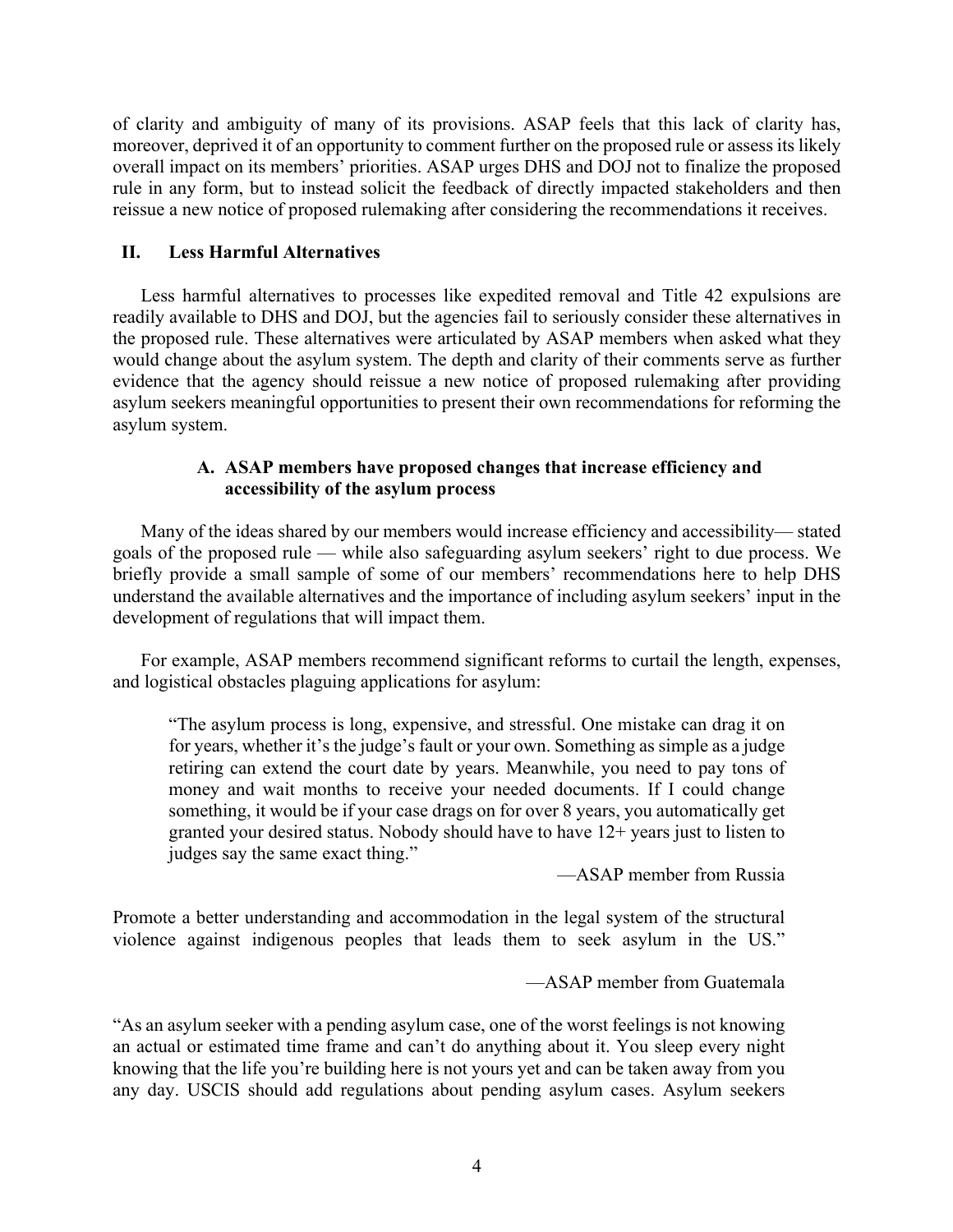should have more access to information about their pending case's status and time frame. We have the right to know and make decisions for our life or even help expedite the process."

—ASAP member from Sudan

Among their suggestions, many members also noted that accessibility can be improved by providing more informational resources for asylum seekers.

Several members also recommended enacting less stringent procedural requirements, especially for pro se applicants, which would allow asylum seekers to better argue their cases, reducing the number of wrongful denials and appeals:

"Get rid of so many questions and interviews, the government should understand that if we are seeking asylum it is out of fear of what can happen to us, not like they say that we should bring proof in order to be credible (a bullet, a severed arm or something like that), if we flee it is out of fear we don't want anything like that to happen to us."

—ASAP member from Mexico

Furthermore, members emphasized that accessibility and basic human dignity — as well as overall governmental cost-savings — can be preserved by more expeditiously granting asylum seekers the ability to work legally. When asylum seekers have work authorization, they are able to provide for themselves and their families without relying on social services and are less vulnerable to exploitation by employers:

"I found it most inhumane to have to wait 365 days after applying for asylum to be eligible to apply for a work permit. How is anyone expected to survive – during a pandemic of all things – a full year with no income? It's like we are being cornered to work illegitimately because it's either that or homelessness/going hungry. And then we continue to be vilified as if we're bad because we break the law...a vicious cycle that is completely preventable."

—ASAP member from Lebanon

"The wait to be processed, and the inability to work legally to pay for healthcare, rent, and food while I wait to be processed. I have a graduate degree obtained in the States. Before my life unraveled, I had a decent-paying job, and contributed by paying taxes and making donations to my church and other worthy causes. I can't do it now. I can't even work at Safeway or McDonald's. I worry about getting COVID. I worry about getting sick since I am uninsured."

—ASAP member from Hong Kong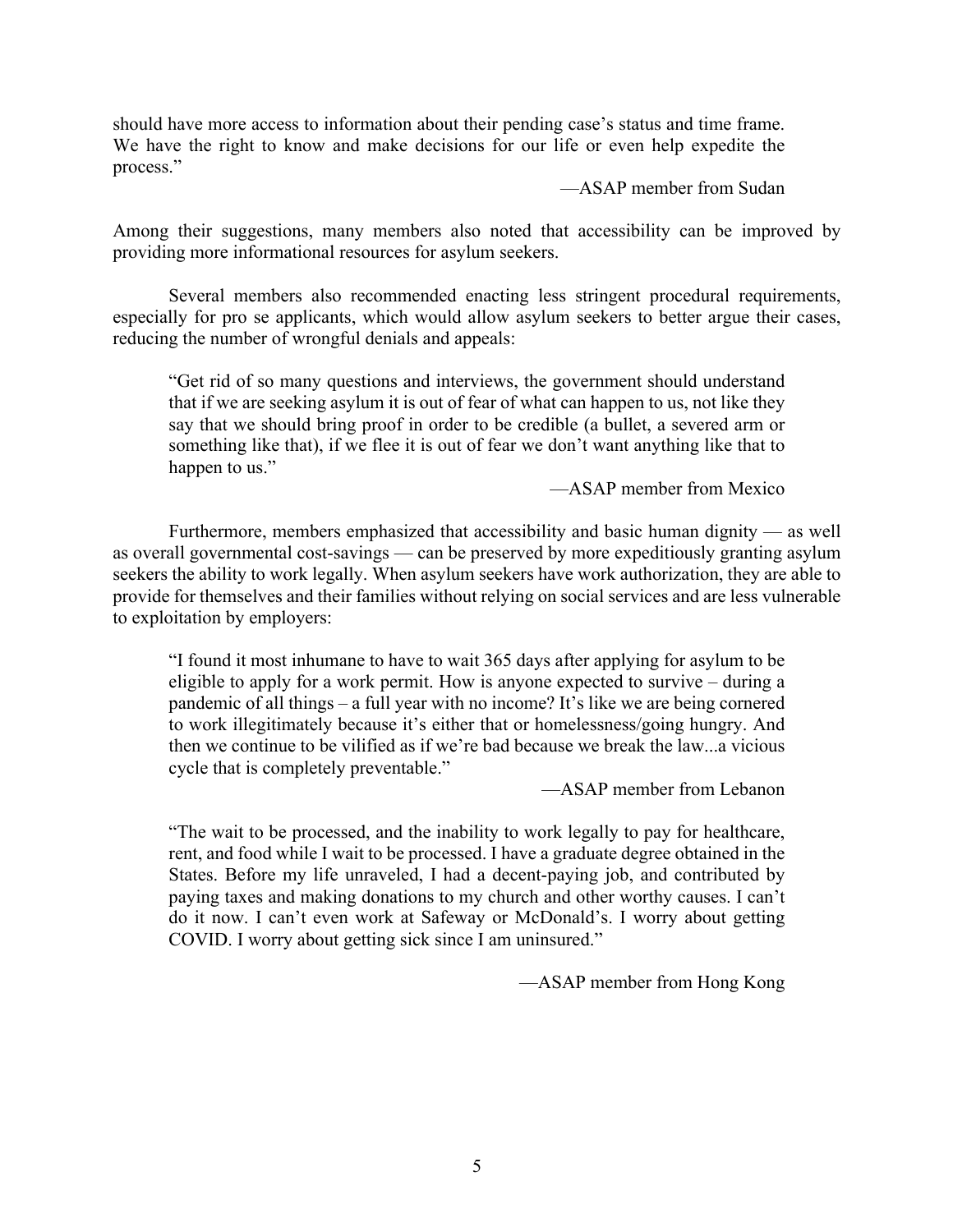Some of these changes have been requested by asylum seekers and advocates for years.<sup>6</sup> Focusing future rulemaking on the recommendations of asylum seekers shows that increased efficiency of the asylum system need not come at the cost of due process, especially where thousands of people's lives depend on it.

## **B. ASAP members have proposed changes to increase fairness, humane treatment, and due process throughout the asylum process.**

To improve fairness and due process, many ASAP members have also voiced the need to loosen evidentiary requirements for asylum because these requirements make the asylum system harder to access and result in unnecessary denials of relief to many individuals. As one ASAP member stated,

"No one wakes up one day to plan and prepare to leave their home at free will for them to have all necessary evidence. Traumatic circumstances lead us to leave our homes and as such we cannot have the required evidence to prove our fear in most cases, which is a common scenario in the most legit asylum cases. All we want is to leave all the trauma behind in hopes to start a new life in a safer place. Unfortunately the asylum process makes the traumas we are running away from even worse."

—ASAP member from Uganda

Another member described the immense barriers to establishing credibility that can prevent someone from ultimately winning asylum:

"The asylum interview asks for people to provide very specific details, dates, time, etc. most asylum seekers have suffered trauma and the mind blocks out details just so you survive, and can't remember all this info in just a flash and asylum seekers end up denied due to "inaccurate" or "lack of credibility" especially if you don't have a lawyer. Asylum officers need to be trained in trauma informed interviewing, and trauma looks different in different people."

—ASAP member from Rwanda

Lowering the evidentiary requirement would save time, ensure that meritorious cases are not thrown out for procedural reasons, and reduce the number of immigration court appeals.

The government can further improve efficiency and fairness in the asylum system by taking steps to widen asylum law eligibility. As one ASAP member put it,

"I believe that the asylum process is organized in a way that denies more cases than it approves. Many people like myself, who have genuine fear and who escaped from their countries because our lives were at risk, never have a realistic opportunity to

<sup>6</sup> *See*, *e.g*., *2021 Immigration Action Plan* (Aug. 2020) [available at

https://static1.squarespace.com/static/5b60b2381aef1dbe876cd08f/t/5f3bed0aee93e01231a3343b/159776 2828090/2020+Immigration+Action+Plan+-+08182020.pdf].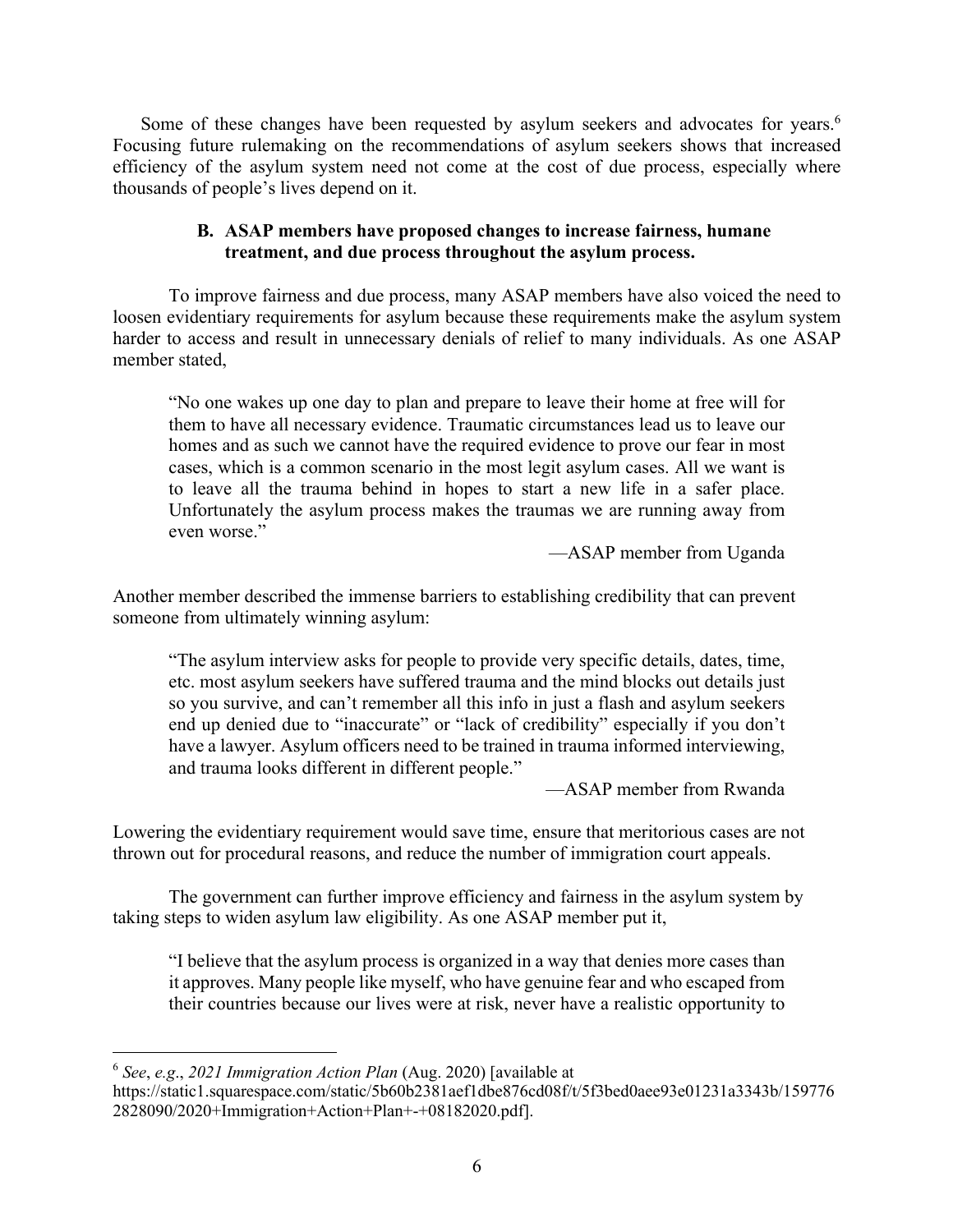win asylum. I escaped because gang members threatened to kill my son and cut him into pieces if I did not allow him and my niece to go around and work with them."

—ASAP member from El Salvador

Additionally, many ASAP members shared comments advocating for more humane treatment and the elimination of unnecessary detention.7 As one ASAP member noted,

"[T]oday people are often incarcerated in detention centers for taxpayers' money for months, while they represent no danger to the public and no flight risk, and could be safely released to await their court appearance at home much, much sooner."

—ASAP member from Ukraine

ASAP is aware that further changes to asylum law are forthcoming and urges the departments to sincerely consider asylum seekers' input and priorities in the instant and future proposed rulemaking. Rather than proceed to issuing a final rule, DHS should take a more active role in creating stakeholder meetings where it can receive asylum seekers feedback, and then issue a new notice of proposed rulemaking.

# **III. The Proposed Rule Does Not Address How and Whether its Changes Will Interact with Inhumane Policies Making It Harder to Access Asylum**

As a threshold matter, the agency cannot plausibly account for the impact of the proposed rule in economic or policy terms, when it does not even address whether it will be implemented alongside Trump-era policies that the Biden administration has chosen to continue, such as Title 428 and the Remain in Mexico Program (disturbingly named the Migrant Protection Protocols or MPP).<sup>9</sup> Under these current policies, the asylum system is not a functioning one, and, importantly, is fundamentally at odds with ASAP members' priorities for reform. ASAP members believe the asylum system must become more humane, faster, accessible, and that asylum should go to a

<sup>7</sup> Moreover, DHS acts more humanely when it releases individuals to their families and communities from immigration detention. Detention separates families, devastates communities, and inflicts long-term physical, mental, and emotional harm. *See The Effect of Family Detention on Children*, HUMAN RIGHTS FIRST (Aug. 20, 2018), https://www.humanrightsfirst.org/resource/effect-family-detention-children; M. von Werthern, et. al., *The Impact of Immigration Detention on Mental Health*, BMC PSYCHIATRY (Dec. 6, 2018) [available at https://bmcpsychiatry.biomedcentral.com/articles/10.1186/s12888-018-1945-y]. Advocates have also voiced that by eliminating immigrant detention, DHS could divert billions of dollars to hiring more asylum officers to expedite processing of applications for asylum and work permits. *See* , *e.g*., Laurence Benenson, *The Math of Immigration Detention, 2018 Update: Costs Continue to Multiply*, NATIONAL IMMIGRATION FORUM (May 9, 2018) [available at https://immigrationforum.org/article/mathimmigration-detention-2018-update-costs-continue-mulitply/].

<sup>&</sup>lt;sup>8</sup> See Public Health Reassessment and Order Suspending the Right to Introduce Certain Persons From Countries Where a Quarantinable Communicable Disease Exists, 86 Fed. Reg. 42,828 (Aug. 5, 2021) (''Title 42 order'') (extending the prior Trump administration CDC orders).

<sup>9</sup> *See* Julia Ainsley, *Biden Administration Plans to Restart Trump's 'Remain in Mexico' Policy at the Border in mid-November*, NBC NEWS (Oct. 15, 2021) [available at

https://www.nbcnews.com/politics/immigration/biden-admin-plans-restart-trump-s-remain-mexicopolicy-border-n1281580].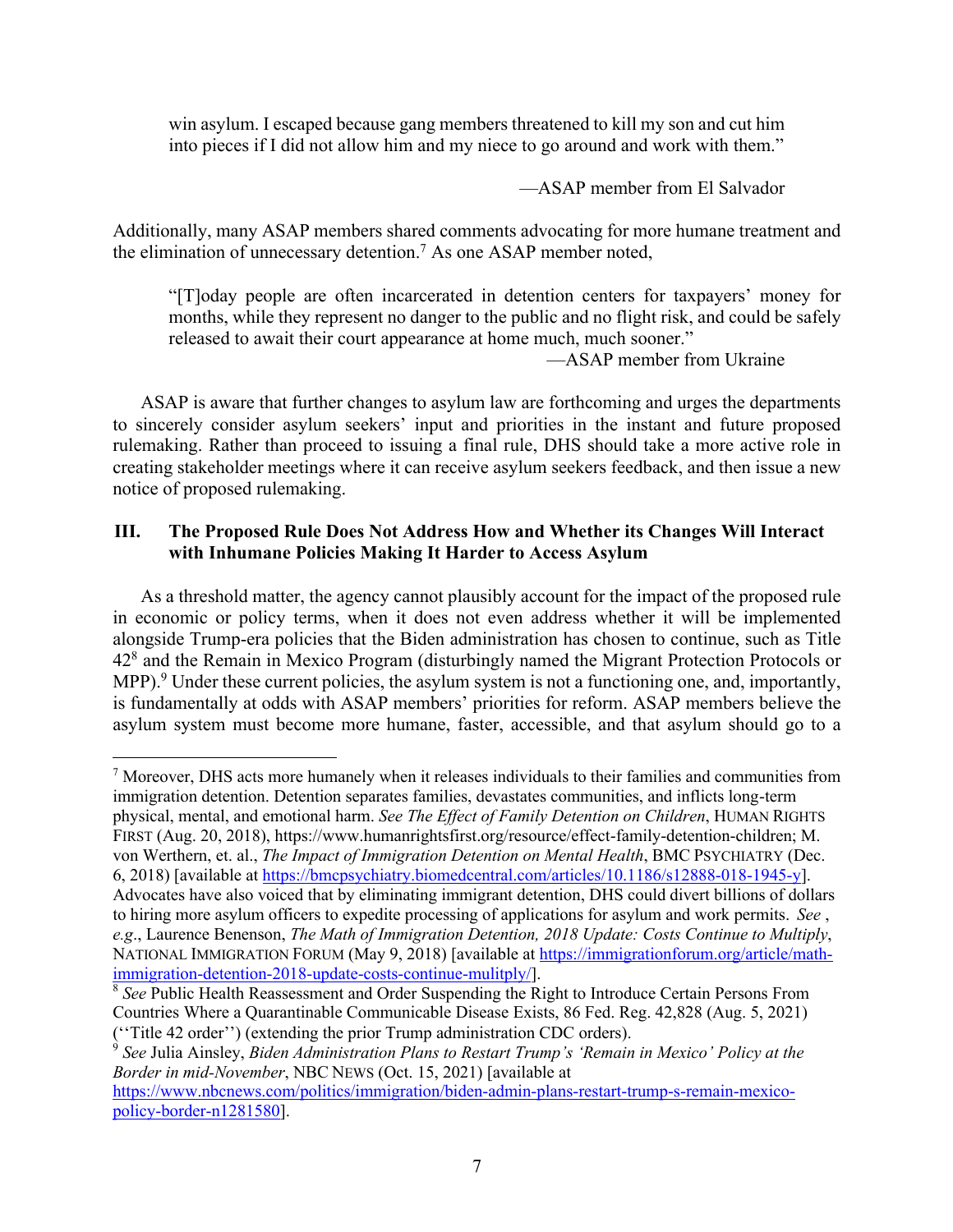greater number of individuals. The policies addressed below, however, have denied hundreds of thousands the basic right to seek asylum, inflicted cruel and inhumane suffering upon asylum seekers, and greatly exacerbated the asylum backlog. Indeed, the system is currently so deeply dysfunctional that it resulted in the immediate deportation of 7,500 Haitians to a country described by a senior Biden administration official as a "humanitarian nightmare."10 ASAP thus urges DHS to terminate the existing policies discussed here that diverge deeply from ASAP members' priorities.

If left in place, these policies would make the rule utterly ineffective, because it remains unclear which populations of asylum seekers would even be subjected to it, rather than simply refouled under these other programs. By failing to address the relationship between the proposed rule and these ongoing policies, the agency has failed to meet its own obligations of assessing the likely impact of the rule and failed to consider major aspects of the problem it purports to solve. As advocates have repeatedly documented, such a fair and just asylum system cannot be achieved as long as Trump-era policies eviscerating asylum law remain in place.<sup>11</sup>

Insofar as the proposed rule fails to account for the ongoing impact of these policies on the right to seek asylum, it cannot plausibly achieve its stated purpose of increasing "efficiency and…procedural fairness,"12 rendering it fundamentally incompatible with ASAP members' priorities. Indeed, under current conditions the proposed rule would, if implemented, fail to force efficiency and fairness into this deeply flawed framework.<sup>13</sup> Merely "streamlining"<sup>14</sup> the current process at the expense of due process does not address the deep-rooted problems that asylum seekers and advocates have fought against for years. Therefore, before implementing any significant new changes to the asylum system, the agency must address the devastating impact of the policies enumerated below, and make sure that it takes into consideration the views of impacted people.

#### *Expedited Removal*

The proposed rules would rely heavily on the expanded use of expedited removal, including by distressingly "eliminat[ing]...barrier[s] to placing families in expedited removal."<sup>15</sup> ASAP members believe the asylum system must be more humane, accessible, and that asylum should be available to a greater number of individuals — expedited removal, however, remains an inhumane policies with reports of widespread abuse, which is also notoriously opaque,

<sup>&</sup>lt;sup>10</sup> Harold Koh, *Re: Ending Title 42 Return Flights to countries of Origin, Particularly in Haiti, 3 (Oct. 2,* 2021) [available at https://www.politico.com/f/?id=0000017c-4c4a-dddc-a77e-4ddbf3ae0000] [hereinafter, "Koh Resignation Letter"].

<sup>11</sup> *Recommendations for Biden Administration: Welcoming the Persecuted, Restoring Order, and Upholding Asylum Law, Refugee Treaties and Values,* HUMAN RIGHTS FIRST (Jan. 2021) [available at https://www.humanrightsfirst.org/sites/default/files/HRF%20Recs%20Jan%202021.pdf].  $12$  Notice at 46909.

<sup>&</sup>lt;sup>13</sup> *See* Notice at 46907 ("The aim of this rule is to begin replacing the current system, within the confines of the law, with a better and more efficient one that will adjudicate protection claims fairly and expeditiously.").

<sup>&</sup>lt;sup>14</sup> *See, e.g.*, Notice at 46910 ("[The proposed rule] would establish a streamlined and simplified adjudication process…")

 $15$  Notice at 46910.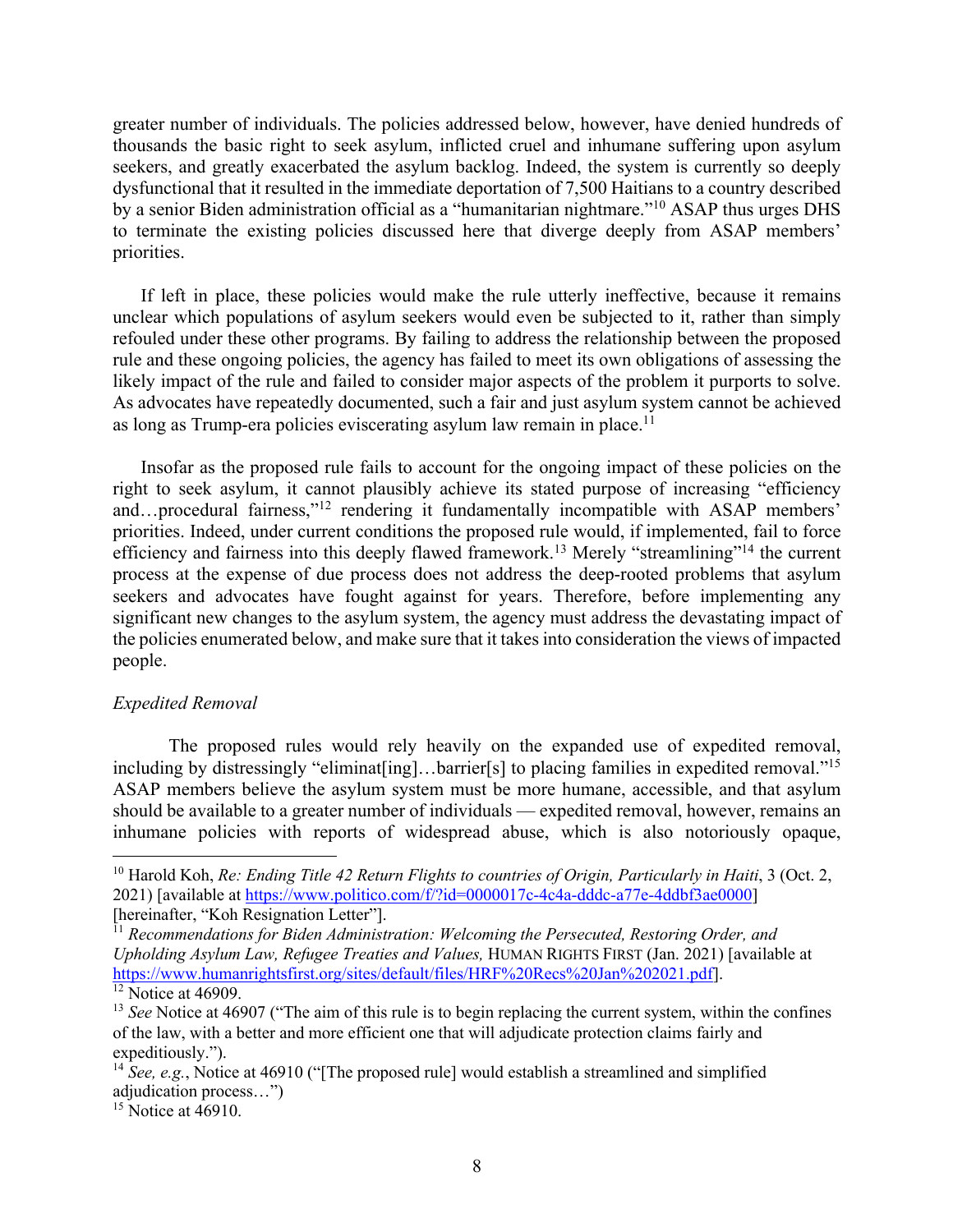inaccessible, and the reason thousands of individuals feeling persecution are denied a meaningful opportunity to apply for asylum. For years, advocates and scholars have documented the ways in which expedited removal is a fundamentally flawed process that denies asylum seekers due process and the opportunity to fairly litigate their claims.<sup>16</sup> Immigration officials select people for expedited removal based on factors completely irrelevant to their need for protection or fear of persecution, such as where they are apprehended and how they crossed the border.<sup>17</sup> Asylum seekers placed into expedited removal proceedings are subsequently detained, denied the right to counsel, denied the opportunity to apply for many immigration protections, and can be deported without ever even seeing an immigration judge.<sup>18</sup> The fact that such a process even exists entirely undermines the U.S.'s obligations under both domestic and international law to protect people fleeing from persecution.<sup>19</sup>

The proposed rules deliberately ignore this reality and do not address how the "expansion" of expedited removal may further undermine the due process rights of asylum seekers.<sup>20</sup> By failing to address the endemic problems with expedited removal, the proposed rule fails to anticipate major problems that will arise from its expansion and extension to families, including litigation risks and potential violation of existing settlement orders, such as the *Flores* agreement.21 Rather, the proposed rule seeks to wield expedited removal as a tool to eliminate the immigration courts' years of backlogs and long processing times.<sup>22</sup> However, efficiency should not come at the cost of other priorities articulated by the asylum-seeking members of ASAP, such as accessibility and humane treatment. Efficiency and ease for the government should not be prioritized over making an asylum system that is accessible, transparent, and that makes it easier for asylum seekers to navigate and ultimately succeed.

#### *Title 42*

The implementation of Title 42 expulsions with regards to asylum seekers further illustrates the asylum system's failure to ensure protection for people fleeing persecution.23 Under

<sup>21</sup> *See Reno v. Flores*, 507 U.S. 292, 315 (1993).

<sup>16</sup> *See* Michele R. Pistone & John J. Hoeffner. *Rules Are Made to Be Broken: How the Process of Expedited Removal Fails Asylum Seekers*, 20 GEO. IMMIGR. L.J. 167 (2005).

<sup>17</sup> Alvaro Peralta, *Bordering Persecution: Why Asylum Seekers Should Not Be Subject to Expedited Removal*, 64 AM. UL REV. 1303 (2014).

<sup>18</sup> *Asylum Seekers and the Expedited Removal Proc*ess, HUMAN RIGHTS FIRST (Nov. 2015) [available at https://www.humanrightsfirst.org/sites/default/files/FAQ-asylum-seekers-and-the-expedited-removalprocess.pdf].

<sup>19</sup> *See* Geoffrey A. Hoffman, *Contiguous Territories: The Expanded Use of Expedited Removal in the Trump Era*, 33 MD. J. INT'L L. 268 (2018).

<sup>&</sup>lt;sup>20</sup> Notice at 46909-46911 (promoting the expansion of expedited removal to asylum seeking families without considering the due process implications, or potential conflicts with the U.S.'s Constitution, international legal commitments, or the Refugee Act).

 $22$  Notice at 46922.

<sup>23</sup> *See Advocates Letter to President Biden, Secretary Mayorkas and Attorney General Garland on Continued use of Title 42* (Sept. 17, 2021) [available at

https://www.humanrightsfirst.org/sites/default/files/Joint%20Letter%20to%20President%20Biden%2C% 20Secretary%20Mayorkas%2C%20Attorney%20General%20Garland%20on%20Title%2042 09172021. pdf].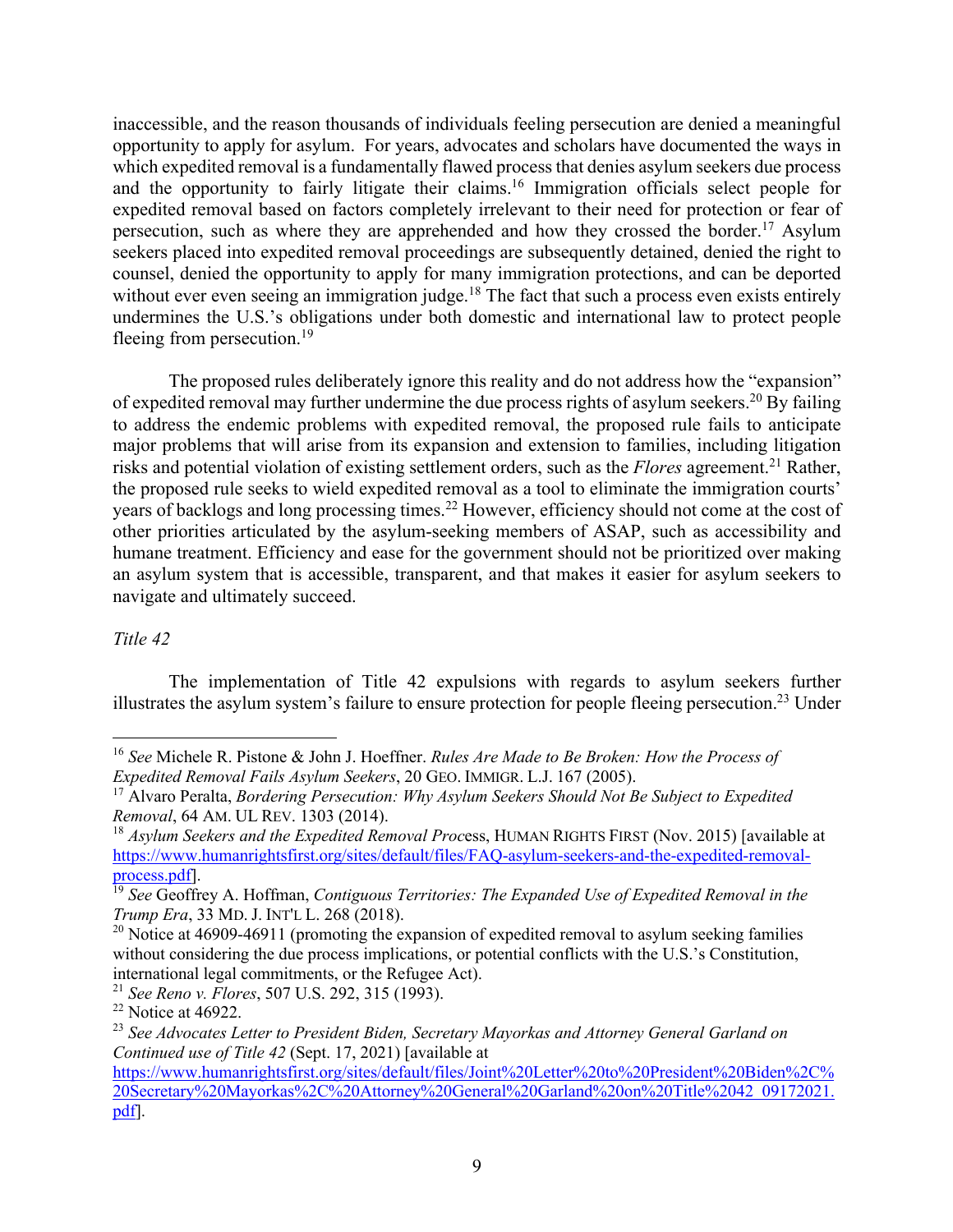Title 42, the United States has expelled nearly 700,00 people to the very countries they fled, with little opportunity to state their claims for asylum or express their fear of return.<sup>24</sup> According to high ranking officials in the Biden administration, the Title 42 process creates an "unacceptably high risk that a great many people deserving of asylum will instead likely be returned to countries where they fear persecution, death or torture."<sup>25</sup>

In addition to being inhumane and cruel, these expulsions are expressly forbidden under the Convention Against Torture and the 1967 Protocol relating to the Status of Refugees.<sup>26</sup> And in the case of Haitians, the expulsions are painfully hypocritical given Haiti's recent designation for TPS status, citing "a deteriorating political crisis, violence, and a staggering increase in human rights abuses."27 As advocates and public health experts have repeatedly observed, Title 42 is a means to facilitate deportations, poorly disguised as a health order.<sup>28</sup>

Moreover, because of Title 42's sweeping effect and the Biden administration's refusal to provide clear criteria for when the temporary emergency policy will be retracted, it is impossible to anticipate the genuine impact of the proposed rule — indeed, absent a rescission of Title 42 and other policies, it is difficult to anticipate which, if any, populations of asylum seekers would be subjected to the final rule (let alone the estimated hundreds of thousands anticipated in the Notice). Title 42 is thus fundamentally in conflict with ASAP members' priorities: the policy makes asylum inaccessible to hundreds of thousands of individuals fleeing violence and results in excessively cruel and inhumane treatment of migrants, as evidence by recent expulsions of Haitians.29 The proposed rule will be ineffectual and must not be implemented before the Title 42 order has been rescinded and the basic right to seek asylum restored.

# *Remain in Mexico and other Trump-era regulations*

Just short of eliminating asylum entirely, the Trump administration took steps to solidify our asylum system as a means of expulsion, rather than protection.<sup>30</sup> One of the most abhorrent of these policies was the Remain in Mexico program, which unlawfully expelled asylum seekers to

<sup>&</sup>lt;sup>24</sup> See Koh Resignation Letter, *supra* note 10, at 2 (describing the process through which migrants must affirmatively raise their fear of return and then show they are "more likely than not" to face persecution or torture in order to be admitted).

<sup>25</sup> *Id.*

<sup>26</sup> *Id.* at 1-2 (explaining that these expulsions constitute *refoulement* and violate the U.S.'s obligations under international law).

<sup>&</sup>lt;sup>27</sup> U.S. Citizenship and Immigration Services, Designation of Haiti for Temporary Protected States, 86 Fed. Reg. 41863 (Aug. 03, 2021).

<sup>28</sup> *See Public Health Experts Letter to Secretary Becerra, Director Walensky, and Secretary Mayorkas* (Sept. 1, 2021) [available at

https://www.publichealth.columbia.edu/sites/default/files/sept 1 2021 title 42 letter.pdf.

<sup>29</sup> *See*, Koh Resignation Letter, *supra* note 10, at 2.

<sup>&</sup>lt;sup>30</sup> See Chaos, Cruelty, and Illegality: the Trump Administration's Record on Asylum, HUMAN RIGHTS FIRST (Jan. 12, 2021) [available at

https://www.humanrightsfirst.org/sites/default/files/Chaos%20Cruelty%20and%20Illegality- %20The%20Trump%20Administration%20Record%20on%20Asylum.pdf]; Andrew I. Schoenholtz, Philip G. Schrag & Jaya Ramji-Nogales, THE END OF ASYLUM, 31–106 (2021).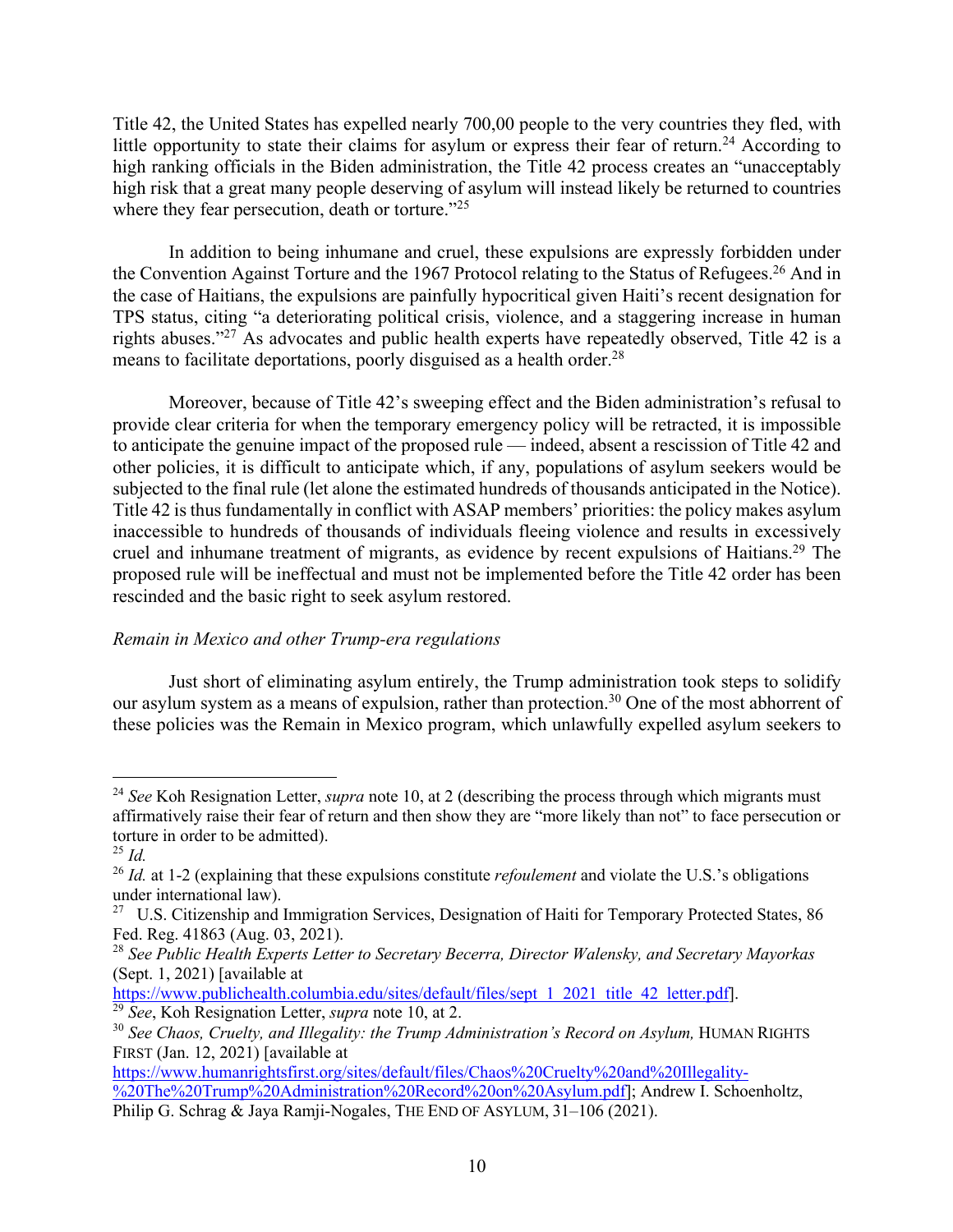peril in Mexico to await their removal proceedings.<sup>31</sup> The inhumanity and cruelty associated with the Remain in Mexico program makes its continuation fundamentally incompatible with ASAP members' priority of creating a more welcoming and humane asylum process. Unfortunately, rather than use all available means to rescind this program, the Biden administration has recently announced its plans to reinstate a version of this program and inaccurately argued that this reinstatement was required by court order.<sup>32</sup> As advocates have repeatedly emphasized, there is no "humane version" of the Remain in Mexico program, which has resulted in thousands of kidnappings, rapes, and violent assaults of asylum seekers.<sup>33</sup> Moreover, the scope of the reinstatement of this program remains unclear, and it is not evident how the Biden administration's Remain in Mexico policy is meant to interact with the proposed rule. For instance, the likely costs of the proposed rule — not to mention its due process implications — cannot be adequately assessed when it remains unclear which asylum seekers will be subject to its provisions, and who may alternatively be refouled to Mexico. The proposed rule cannot and should not be implemented until the unlawful Remain in Mexico program has been rescinded in its entirety.

Additionally, a host of other Trump-era regulations and policies remain in effect that must be eliminated before any major new changes to the asylum system can be effective.<sup>34</sup> For instance, the Trump-era rules surrounding work authorization for asylum seekers remain in effect.<sup>35</sup> The proposed rule treats aspects of these rules as authoritative,<sup>36</sup> even as they are subject of a major preliminary injunction,<sup>37</sup> and even though DHS itself has announced an intent to rescind one of these rules.38 The effect of these rules remains that significant numbers of asylum seekers are made to struggle for months before they can even obtain a work permit to support themselves while awaiting a decision on their case, and others are denied access to work authorization entirely.<sup>39</sup>

<sup>33</sup> *See Forced into Danger: Human Rights Violations Resulting from the U.S. Migrant Protection Protocols*, PHYSICIANS FOR HUMAN RIGHTS (Jan. 2021) [available at https://phr.org/wpcontent/uploads/2021/01/PHR-Report-Forced-into-Danger Human-Rights-Violations-and-MPP-January-2021.pdf].

<sup>31</sup> *See, e.g*., *DHS OIG Formal Complaint Regarding 'Remain in Mexico,'* HUMAN RIGHTS WATCH (Jun. 2, 2020) [available at https://www.hrw.org/news/2020/06/02/dhs-oig-formal-complaint-regarding-remainmexico].

<sup>&</sup>lt;sup>32</sup> See Amanda Holpuch, *Biden to Reinstate Trump-era 'Remain in Mexico' Migrant Policy*, THE GUARDIAN (Oct. 15, 2021) [available at https://www.theguardian.com/us-news/2021/oct/15/bidenreinstate-remain-in-mexico-trump].

<sup>&</sup>lt;sup>34</sup> See<sup>Schoenholtz, et al., *supra* note 24, at 108–129 (detailing the list of Trump era regulations and</sup> policies that the Biden administration must rescind to restart basic access to asylum).

 $35$  Asylum Application, Interview, and Employment Authorization for Applicants, 85 Fed. Reg. 38,532  $($  June 26, 2020).

 $36$  Notice at 46930.

<sup>37</sup> *See Casa de Maryland, Inc. v. Wolf*, 486 F. Supp. 3d 928, 935 (D. Md. 2020) (enjoining the application of certain work authorization regulations to members of ASAP and CASA).

<sup>38</sup> *See* DHS Unified Agenda, Agency Rule List – Spring 2021, RIN 1615-AC66 (stating that DHS proposes the "Rescission of 'Asylum Application, Interview, & Employment Authorization' Rule and Change to 'Removal of 30 Day Processing Provision for Asylum Applicant Related Form I-765 Employment Authorization'") [available at

https://www.reginfo.gov/public/do/eAgendaViewRule?pubId=202104&RIN=1615-AC66].

<sup>39</sup> *See* Anonymous, *I'm a Legal Asylum Seeker: Why Can't I work? Trump-era regulations are forcing asylum seekers like me to beg for help*, THE NATION (Aug. 30, 2021) [available at https://www.thenation.com/article/politics/asylum-regulation/].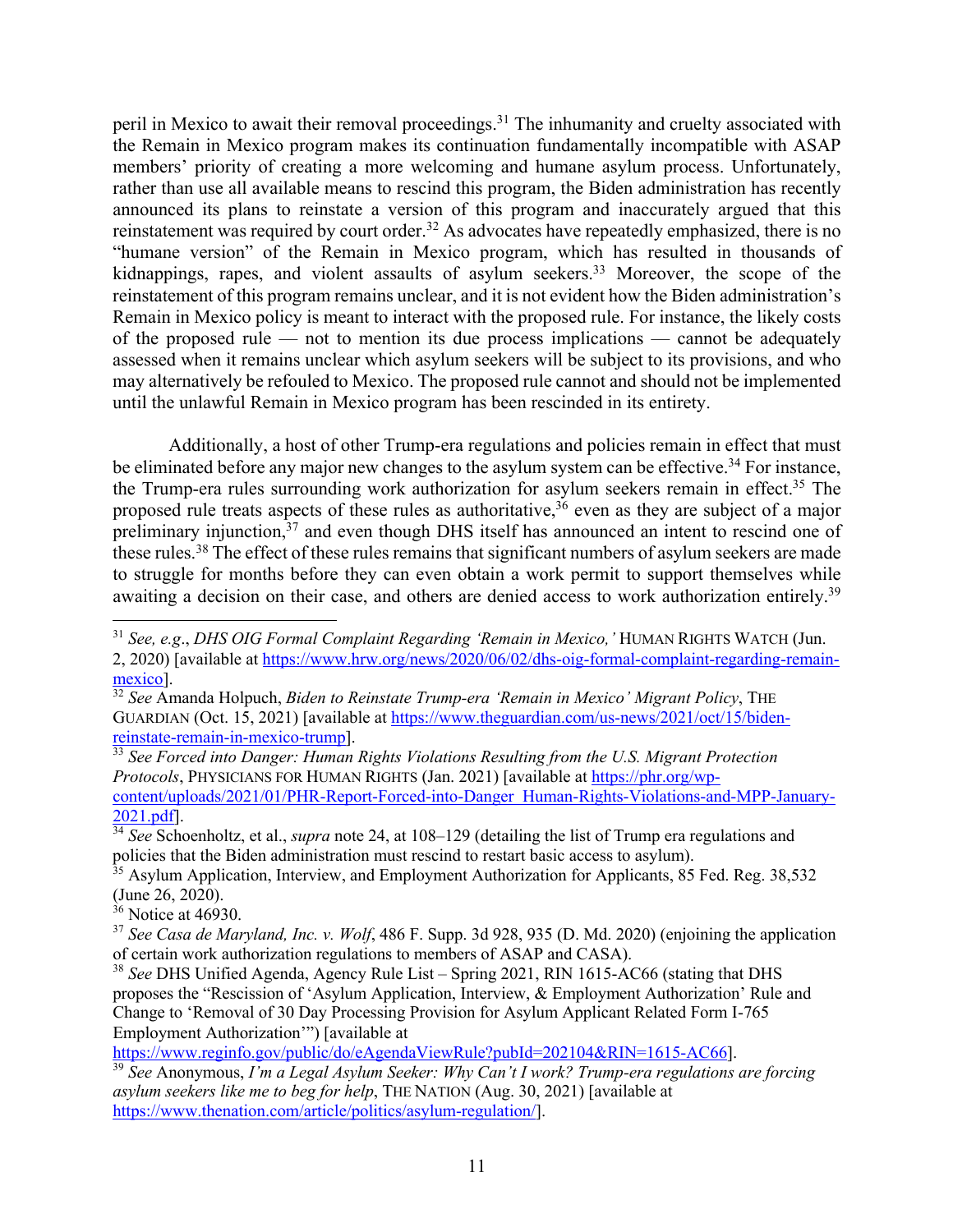ASAP members have made clear that fast and straightforward access to work authorization is a top priority for them, and the perpetuation of the Trump-era work authorization directly conflicts with this goal by extending wait times and creating burdensome procedures and needless bars to eligibility. These rules must be also rescinded or vacated through litigation before implementing the proposed changes to the asylum system.

The Biden administration must first take steps to undo the oppressive regulations and policies issued under the Trump administration. But the administration must not stop there. As long as the U.S. limits the movement of people seeking refuge across borders, it must, at a minimum, live up to its obligations under domestic and international law and protect the basic due process rights of the people who enter the country. Adopting the recommendations of ASAP members would significantly increase U.S. compliance with existing obligations, and more importantly, help create a more humane and accessible asylum system that welcomes those who are seeking safety. As detailed in section IV below, the proposed regulations fall short of both the U.S.'s existing obligations and ASAP members' priorities for change.

# **IV. Analysis of the Proposed Rule**

### **A. Employment authorization & work permit processing**

**i. DHS should revoke the 365-day period asylum seekers must wait before applying for employment authorization, reinstate 30-day processing of work permit applications, and clarify the proposed rules' application to members of ASAP and CASA in order to increase asylum seekers' access to work authorization**

ASAP members have consistently indicated that the ability to work legally in the U.S. as they await adjudication of their asylum claim is a necessity and top priority. Our members, most of whom arrive in this country with little or no money or financial support systems, have report that work authorization gives them a basic degree of safety and security. A work permit helps them provide food and shelter for themselves and their family members who come seeking refuge with them. As one ASAP member from China explained, work authorization gives asylum seekers a chance to "at least make a simple living with dignity."

Some asylum seekers are fortunate to receive lodging and limited financial support from extended family members or charitable organizations. But, at least one ASAP member has explained to us directly that charity is no substitute for access to employment authorization:

"It is completely arrogant and abusive to [tell] asylum seekers 'We must live on Christian charity' until we get our permits and find decent jobs. Asylum seekers are people who have gone through traumas with deep wounds to the integrity and life of our families. A Protective State should not further violate our lives by submitting and exposing us to illegal working conditions"

– ASAP member from Colombia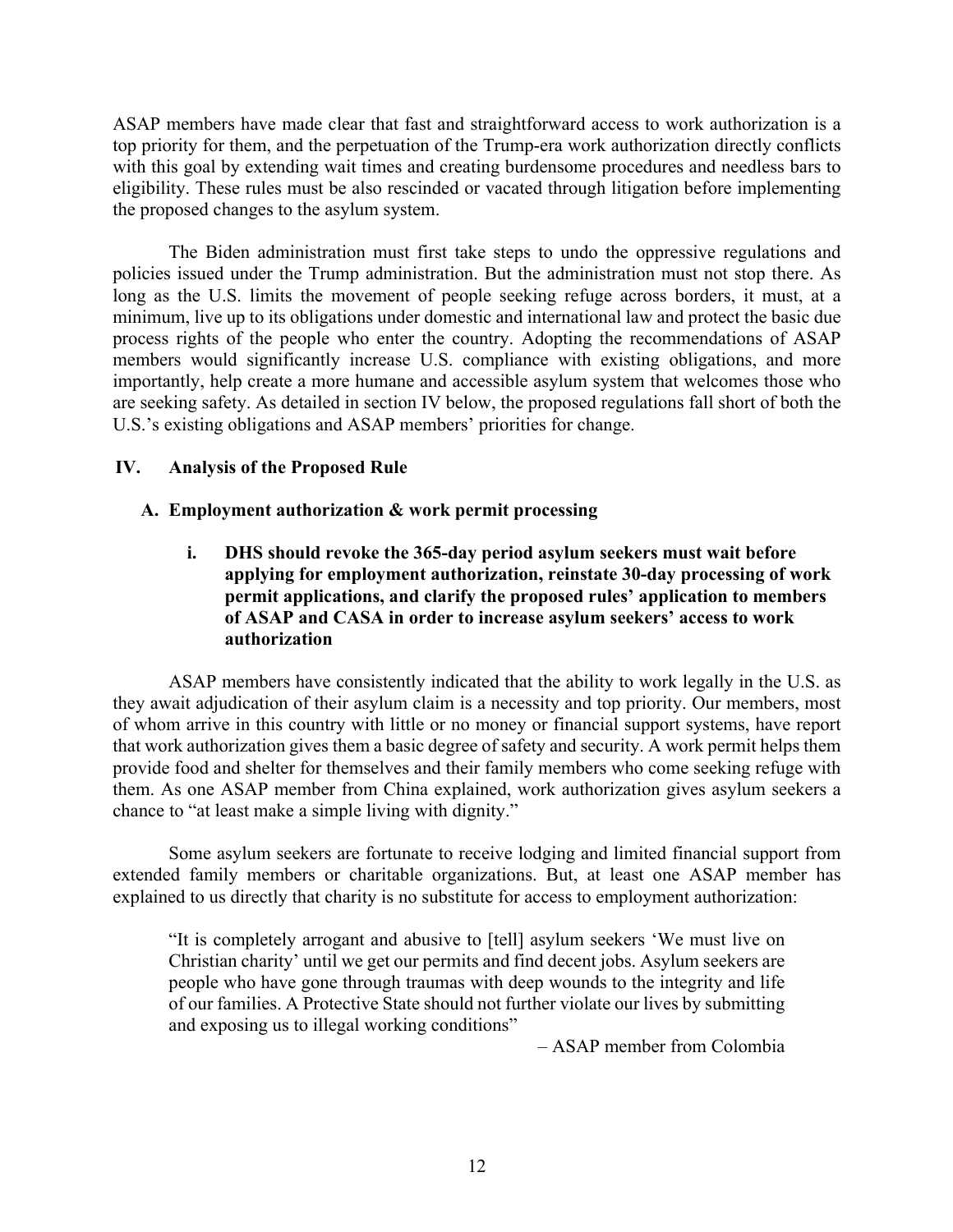Existing laws and regulations make work authorization exceedingly difficult to obtain. Although the law allows the government to issue work authorization to asylum seekers 180 days "after the date of filing of the application for asylum,"40 regulations implemented in August, 2020 by the Trump administration imposed a 365-day waiting period before asylum seekers are permitted to apply for work authorization, added new biometrics requirements and processing fees, and barred many groups of asylum seekers from obtaining work permits altogether.<sup>41</sup> Another set of Trumpera regulations also revoked the requirement that the government process pending work permit applications within 30 days.42

On September 11, 2020, the U.S. District Court for the District of Maryland issued a preliminary injunction in *CASA de Maryland, Inc. v. Mayorkas*<sup>43</sup> (formerly *CASA v. Wolf*) that enjoins the application of the 365-day waiting period to ASAP and CASA members. But for all asylum seekers who are not ASAP members, these harmful rules remain in effect. Regrettably, the proposed rule takes no steps to rescind them and treats them as authoritative, even though DHS has stated publicly, including in litigation filings, that it intends to rescind or substantially alter these rules.<sup>44</sup> Because DHS has announced its intention to "rescind or substantively revise" <sup>45</sup> the aforementioned regulatory changes, the Department's failure to consider how the new and proposed EAD rules will also change this process is an example of bifurcated rulemaking that risks depriving the public of a meaningful opportunity to comment.<sup>46</sup> Indeed, the public cannot meaningfully assess the proposed rules' likely impact on asylum seekers' access to work authorization because it does not yet know if the 365-day waiting period will be in effect when the proposed rule is finalized, or whether DHS plans to reinstitute, extend, or eliminate the 30-day processing time requirement for asylum seekers initial work authorization applications.

Additionally, although the *CASA v. Mayorkas* injunction is acknowledged by the Proposed Rule,<sup>47</sup> the Notice fails to accurately assess the economic impact of the enjoined provisions by treating the 365-day waiting period for employment authorization as the default for all asylum seekers. This is not the case, however, because even if the proposed rule were implemented, the injunction in *CASA v. Mayorkas* prohibits the application of the 365-day waiting period to members of ASAP and CASA, and will, presumably, continue to do so even if the proposed rule is finalized. In the past year alone, DHS's internal reports indicate that nearly 120,000 members of ASAP and CASA had their applications adjudicated under the preliminary injunction who were not subject to the 365-day waiting period.<sup>48</sup> DHS must make clear that, even if it finalizes the

 $40$  8 U.S.C. § 1158(d)(2).

<sup>41</sup> *See* Asylum Application, Interview, & Employment Authorization, 85 Fed. Reg. 38532 (August 25, 2020).

<sup>&</sup>lt;sup>42</sup> Removal of 30-Day Processing Provision for Asylum Applicant, 85 Fed. Reg. 37502 (June 22, 2020).

<sup>43</sup> 486 F. Supp. 3d 928 (D. Md. 2020).

<sup>44</sup> *See* Defendants' Status Report, May 7, 2021, ECF No. 116, *CASA v. Mayorkas*, 486 F. Supp. 3d 928 (2020).

<sup>45</sup> *See* DHS Unified Agenda, Agency Rule List – Spring 2021, *supra* note 38.

<sup>46</sup> *See*, *e.g*., *CASA v. Wolf* , 486 F. Supp. 3d 928 (D. Md. 2020).

<sup>&</sup>lt;sup>47</sup> Notice at 46914, n.32.

<sup>48</sup> Table 1, I-765 - Application for Employment Authorization Eligibility Category: C08, Pending Asylum Initial Permission to Accept Employment Completions by Processing Time Buckets August 1, 2020 - September 30, 2021, Aggregated by Fiscal Year and Month Potential Rosario Class Members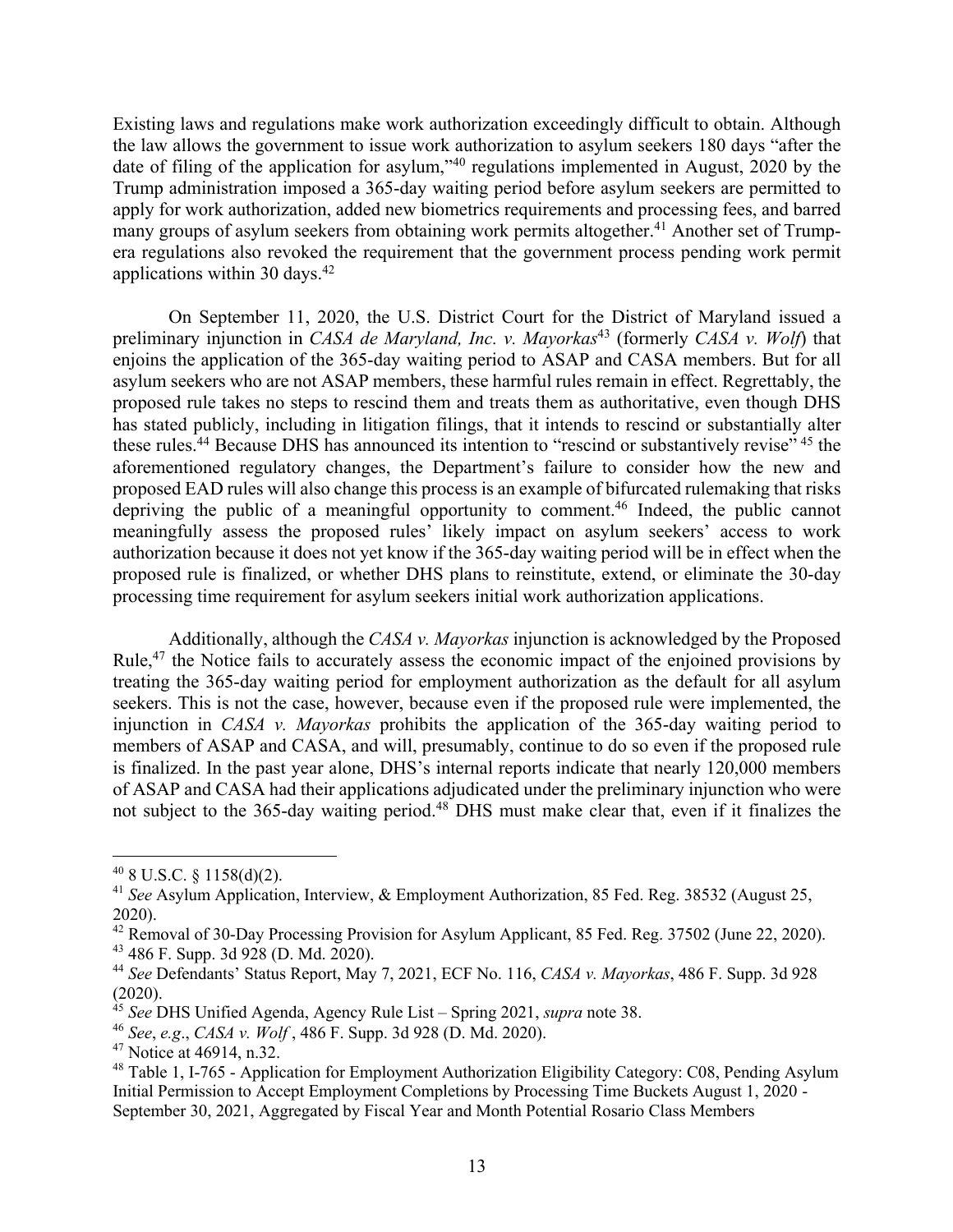proposed rule, it still intends to abide by the strictures of the court order in *CASA v. Mayorkas*, and that it will continue to accept ASAP and CASA members' I-765 work authorization applications 150 days after the filing of their asylum applications. Moreover, DHS must make clear that if the new rule is implemented, ASAP and CASA members' filings of their asylum applications may also be construed as the passing of a positive CFI and that ASAP and CASA members will be eligible to apply for work authorization 150 days after their initial positive CFI determinations.

ASAP also continues to insist that DHS rescind the Trump-era work authorization rules because those rules were issued by agency officials without lawful authority to act and otherwise in violation of the Administrative Procedure Act.49 DHS must rescind the harmful provisions of those rules, and immediately restore the 150-day waiting period and 30-day processing time requirement for all asylum seekers. Doing so would ensure adequate transparency in the rulemaking process and consistency in the government's treatment of individuals applying for work permits. Additionally, DHS should receive additional feedback from impact asylum seekers about ways to improve access to work authorization and implement their recommendations. Only by taking these steps can the employment authorization components of the proposed rule be a genuine improvement for both ASAP members and asylum seekers at large.

#### ii. **Treating a positive credible fear determination as a complete asylum application may increase the speed of work authorization access for some asylum seekers, but DHS should not decrease access to work authorization by expeditiously denying asylum applications**

DHS has proposed changes to  $\S 208.3(a)(2)$  and  $\S 208.30(d)$  that could potentially simplify and speed up the process by which asylum seekers can apply for work permit authorization.<sup>50</sup> The proposed rule states that the written record of information provided during a positive credible fear interview may be treated as a complete asylum application.<sup>51</sup> As discussed in the previous section,

*Casa De Maryland, Inc, et al., v. Mayorkas et al*, 20-cv-2118-PX (D.Md) ("Rosario report"), U.S. Citizenship and Immigration Services ("USCIS") (Oct. 1, 2021).

<sup>49</sup> *See, e.g*., Plaintiffs' Motion for a Stay of Effective Dates Under 5 U.S.C. § 705

or, in the Alternative, Preliminary Injunction at 26-30, *CASA de Maryland, Inc. v. Mayorkas,* 486 F. Supp. 3d 928 (D. Md. 2020).

 $50$  It is also ASAP's understanding that this proposed procedural change would have the effect of eliminating the one-year filing deadline for individuals who pass their initial credible fear interview. The one-year filing deadline has long been a source of concern for asylum seekers, and conflicts with ASAP members' priority of increasing access to asylum by imposing a needless procedural barrier. Form I-589 also conflicts with ASAP members' accessibility and transparency goals because it is a complex, inaccessible document that is only available in English and requires asylum seekers to share traumatic details about the persecution they face in their country of origin. Moreover, as evidenced by the settlement agreement in *Mendez Rojas v. Johnson*, the government has routinely failed to provide adequate notice to asylum seekers about the one-year filing deadline. This jeopardizes their applications on the merits and further hinders their ability to seek employment authorization. 305 F. Supp. 3d 1176 (W.D. Wash. 2018).

 $51$  *See* Notice at 46941 (proposing changes to § 208.3(a)(2), "The written record of the positive credible fear determination shall be considered a complete asylum application for purposes of §§ 208.4(a), 208.7, and 208.9(a)"); Notice at 46944 (proposing changes to § 208.30(d), "The information provided during the interview may form the basis of an asylum application.").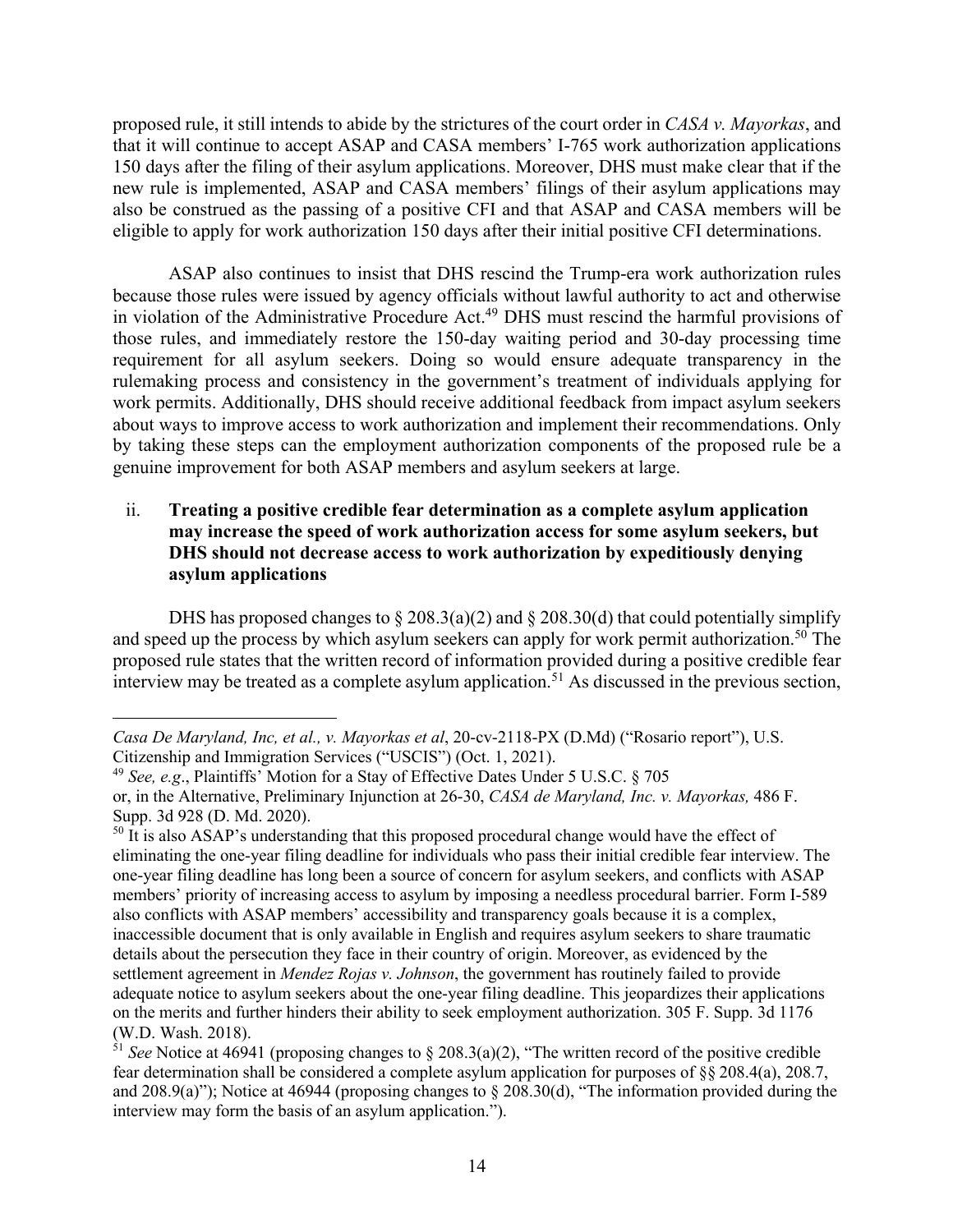under the current system, an asylum seeker must first complete and submit an I-589 application and then wait an additional 365 days before they are eligible to apply for employment authorization.52 DHS is correct that treating a positive credible fear interview as the "filing of the asylum application" may make many asylum seekers eligible for work authorization at an earlier stage in their asylum application process. Insofar as this aspect of the rule may result in more expeditious access to work authorization for some asylum seekers, it is aligned with ASAP members' express priority of increasing speed and access to work authorization.

The difficulty and broader inaccessibility of obtaining employment authorization has been a top concern of ASAP members, who often struggle to sustain themselves and their loved ones as they spend years awaiting a decision on their primary case. Many ASAP members told us about the challenges of not being able to legally work that are faced by asylum seekers and their children living in the United States:

"It cannot be that we have to wait so long to obtain a work permit, especially if we have children to support. One comes looking for help and finds more obstacles to provide a decent standard of living for their own. We saved ourselves from oppression to face poverty away from our family and our land."

—ASAP member from Venezuela

"I hope that decision makers hear our voice. Children are the cornerstone and pillar of the country. Life is already difficult. Parents no longer get a work permit. It is difficult to find a job. Without a job, there is no income. We are struggling to survive. What should we nurture? Talents who will be useful in the future? How can a child's childhood not leave shadows and trauma? Will this be good for society?"

—ASAP member from China

The process of applying for work authorization is complex and cumbersome, resulting in yearslong waits before applicants are able to work legally in the country.<sup>53</sup> During that time, asylum seekers have no practical means to support themselves and their families in the United States.

As noted above, one of ASAP members' priorities is that a greater number of individuals have access to asylum and work authorization. The fact that the proposed rule may increase the number of asylum applicants placed in expedited removal, may also mean that a greater number of asylum seekers have their initial applications denied on a shorter timeline. Moreover, the potential for more expedited denials of asylum seekers' asylum applications by the asylum office also risks making some asylum seekers less likely to receive work authorization while their cases are pending. Because DHS fails to estimate the number of asylum seekers who would likely have their asylum cases denied by an asylum officer prior to the adjudication of their work permit

 $52$  As previously mentioned, the waiting period for ASAP members is 150 days, due to the preliminary injunction in *CASA v. Mayorkas*.

<sup>53</sup> *See* Human Rights Watch, *At Least Let Them Work*, 12–16 (Nov. 12, 2013) [available at: https://www.hrw.org/report/2013/11/12/least-let-them-work/denial-work-authorization-and-assistanceasylum-seekers-united].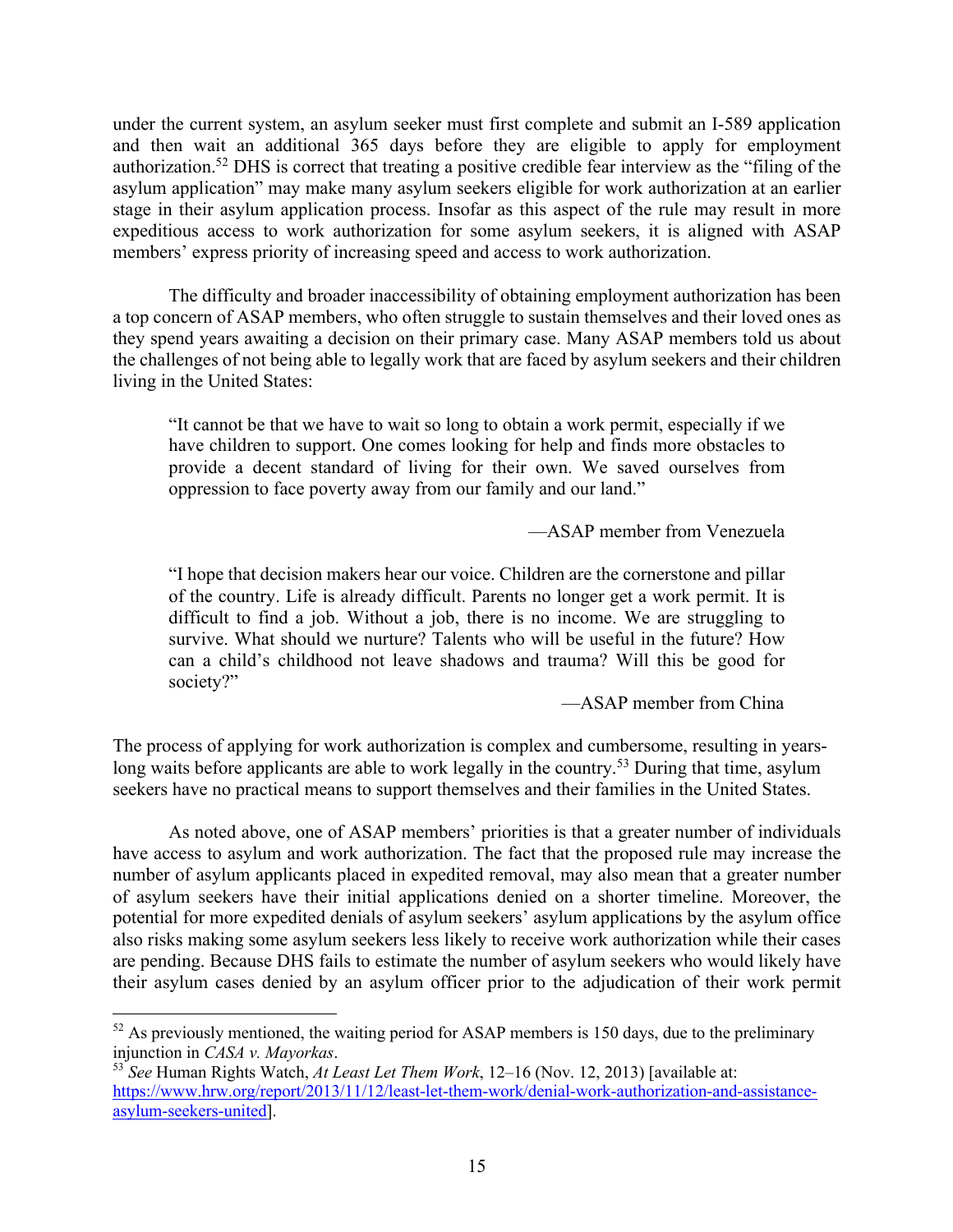applications, it is impossible for the public, including ASAP members, to have a meaningful opportunity to assess the likely impact of this provision of the proposed rule.

Additionally, DHS must make clear how the proposed rule will interact with other aspects of the Trump-era work authorization regulations. Under those regulations, for instance, the denial of an asylum application by an "asylum officer" or "immigration judges," bars an asylum seeker from work authorization. Asylum officers (AO) do not "deny" affirmative asylum cases, but merely refer those cases to immigration court for standard 240 proceedings if they decline to grant asylum. Under the new rule, it should be clear that an asylum officers' failure to grant asylum is not construed as a denial for purposes of work authorization eligibility under 8 CFR §  $208.7(a)(1)(3)(E).<sup>54</sup> Treating AO referrals as denials would undermine DHS analysis because it$ would result in substantial curtailment of work authorization and risk forcing a substantial number of asylum seekers into poverty while IJs and the BIA review their cases. By failing to clarify that this provision would not apply to AO non-grants under the new rule, DHS has further denied the public, including ASAP members with much at stake, a meaningful opportunity to comment on a significant aspect of the proposed rule. Furthermore, by segregating rulemaking on asylum seeker work authorization, DHS has deprived the public of a meaningful opportunity to comment on the interaction of the proposed rule with future rulemaking on work authorization for asylum seekers.

In sum, considering an asylum application to be filed upon an applicant's successful completion of a credible fear interview may help some asylum seekers have a significantly faster and more straightforward process for requesting and obtaining employment authorization. This process, however, needs to be clarified and DHS must make clear its intention to rescind Trumpera work authorization regulations before finalizing the proposed rule. ASAP members' policy priorities make clear that changes to work authorization access should not come at the expense of more asylum seekers being unable to access work permits as a result of expeditious denials of asylum applications. To the contrary, DHS should address ASAP members' priorities that work authorization applications be processed more quickly, *and* that a greater number of individuals have access to seek asylum and receive work authorization while their applications are pending.

## iii. **Due to a lack of clarity in the proposed rule, ASAP is unable to determine whether its elimination of redundant and burdensome biometrics requirements may align with ASAP members' goals of increasing accessibility and transparency**

Currently, asylum seekers must have their biometric information taken at a USCIS Application Support Center (ASC) before they can submit an asylum application and apply for employment authorization. Since October 2020, applicants have additionally been required to pay an \$85 service fee for their biometric appointments associated with their I-765 applications. Although this \$85 fee has been waived for ASAP members applying work permits because of the injunction in *CASA v. Mayorkas*, it is still collected from all other asylum seekers applying for work authorization.

The proposed rule states, in part, that biometric information collected during expedited removal proceedings may be used to verify the identity of asylum seekers for the purpose of their

<sup>&</sup>lt;sup>54</sup> Employment Authorization, 8 CFR § 208.7(a)(1)(3)(E) (2021).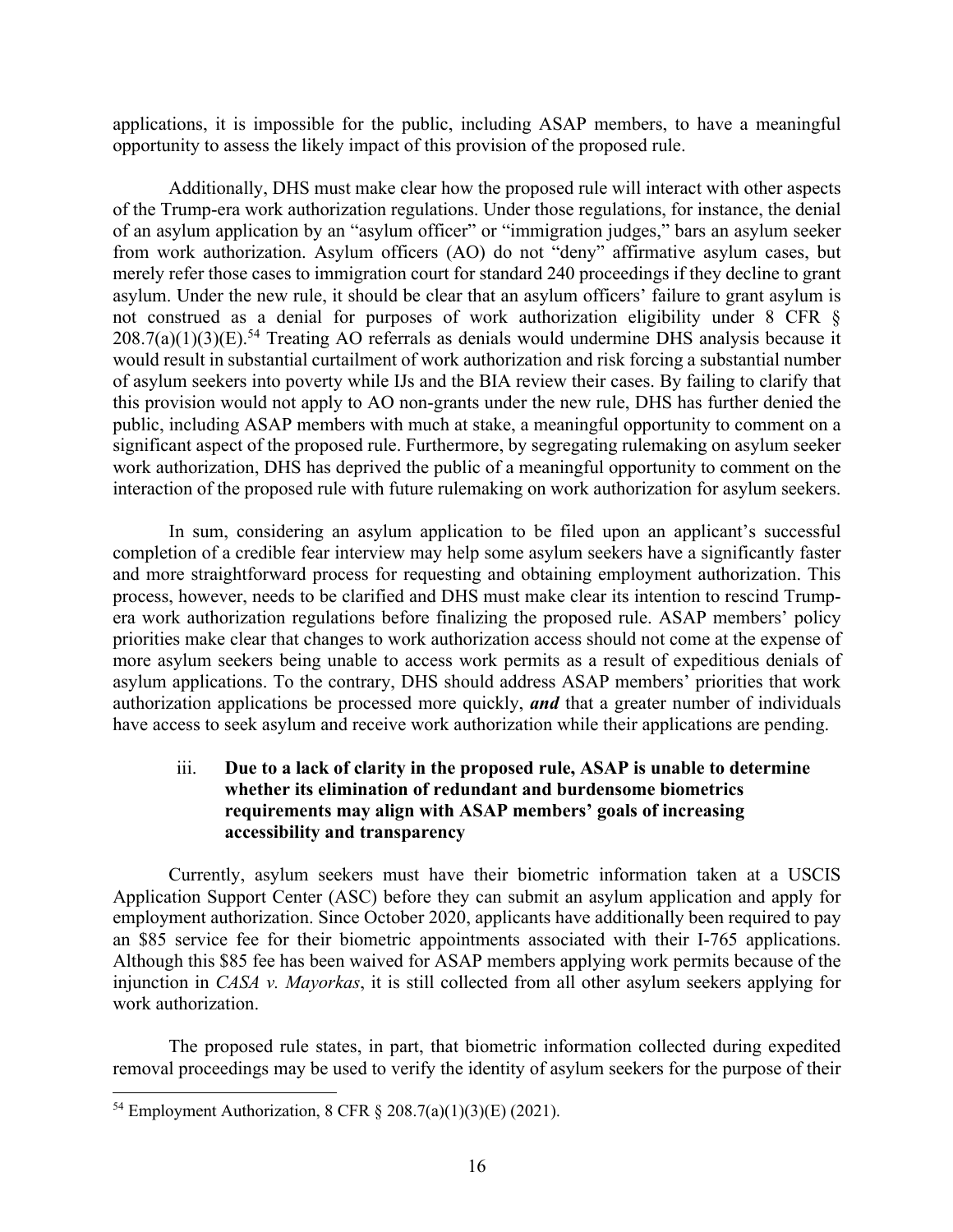asylum application and for "any subsequent immigration benefit."<sup>55</sup> Therefore, the rule suggests that asylum seekers would no longer travel to an USCIS Application Support Center to submit their biometric information. Instead, they will have their biometric information taken at an asylum office and be able to use this same biometrics collection for other benefits applications, including I-765 work authorization applications.

Compelling asylum seekers to travel to an Application Support Center to submit their biometric information prior to requesting work authorization is an unnecessarily duplicative, timeconsuming, and costly process. Several ASAP members have shared their discontent with the existing biometrics procedures, including one asylum seeker from China, who expressed confusion about why additional biometric collection is necessary for EAD submissions, noting that it "is extra work, because we already did it [after entering the U.S. for our asylum applications]."

Moreover, the process by which ASC collects biometric information from individuals applying for employment authorization has caused confusion and created opportunities for bureaucratic errors that have harmed our members, even when the errors were not their fault. Several ASAP members shared stories about the problems that can arise during biometric screening:

"Mistakes done by USCIS (not made by the asylum seeker) should not affect or slow down the asylum process. Examples: biometrics appointment received after the date the appointment was scheduled. USCIS has stopped the EAD clock although we provided the evidence that the letter was delivered after the date the appointment was scheduled for. Now it's been more than a year and we're still waiting for the employment authorization card."

—ASAP member from Kazakhstan

"The notifications do not arrive on time or they arrive too late, in our case we received the letter with the date to take the biometric fingerprints and when we received said letter the appointment had already passed!! We missed that appointment because the letter arrived too late. Then we sent another letter to request a new appointment for the prints and they left us in limbo. We received nothing. It is a painful situation."

—ASAP member from Venezuela

"I missed my mail the first time so I missed my biometrics appointment. This has delayed my work permit and I had no option but to move to a shelter as I could not afford paying rent. I would appreciate it if they could consider adjusting the number of days it takes as people are suffering."

—ASAP member from Kenya

While comments from some ASAP members indicate potential support for the elimination of duplicative and costly biometric services, there are other critical details required to better understand the ramifications. For example, there is a potential concern that the relatively low number of asylum offices throughout the country could place significant time and travel-cost

<sup>&</sup>lt;sup>55</sup> Notice at 46941 (proposing changes to § 208.3(a)(2)).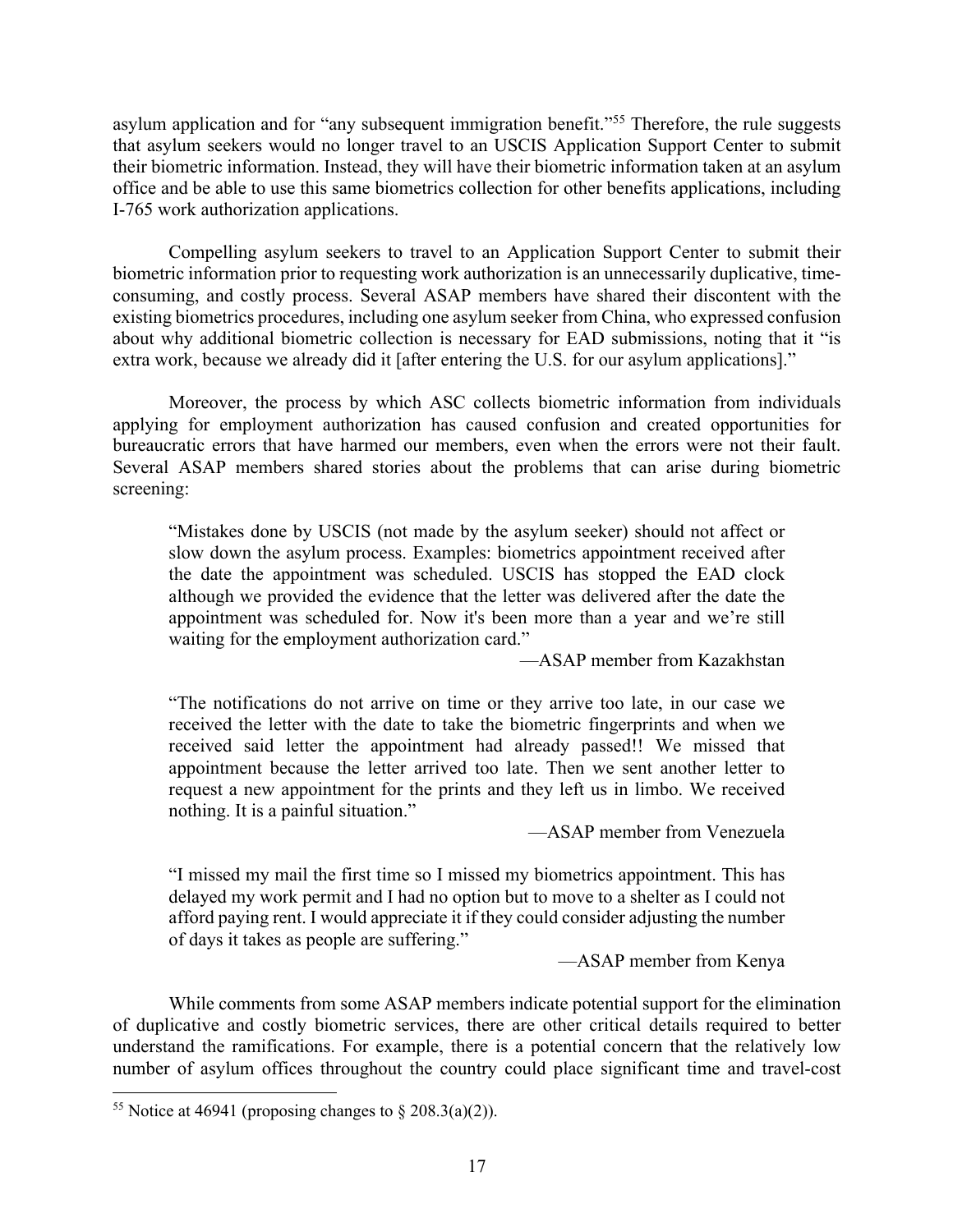burdens on asylum seekers whose biometric information is not captured at the border, which would conflict with members' goals of creating greater accessibility. The proposed rule acknowledges that "the average distance and travel time is likely to differ between asylum offices and ASCs" but does not attempt to calculate the economic impact of these changes on asylum seekers.<sup>56</sup> The Department must engage in a full accounting of the impact this change will have on asylum seekers and encourages the government to ensure that services provided in just 10 asylum offices nationwide are more widely available and accessible to asylum seekers throughout the country. Without an adequate analysis of the time and burden of travel on asylum seekers associated with new biometrics collection, the public, including ASAP's members, cannot meaningfully assess and comment on the likely impacts of DHS's proposal, and ASAP cannot adequately determine whether this proposed change aligns with its members' priorities.

## iv. **The proposed change eliminating parole as an independent basis for employment authorization conflicts with ASAP members' priority of increasing swift access to work authorization**

Asylum seekers who have been paroled into the country and who have passed a credible or reasonable fear interview are currently ineligible to apply for employment authorization on the basis of their parole due to changes made by the Trump-era work authorization regulations.<sup>57</sup> Individuals who have been granted parole but were *not* given a credible fear interview may apply for employment authorization on the basis of their parole status or on the basis of a pending asylum application after they have completed form I-589 and completed the requisite 365 day waiting period.58 In the proposed rule, however, DHS proposes to eliminate parole-based work authorization entirely, by amending section  $235.3(b)(4)(ii)$ , which would specify that a grant of parole "cannot serve as an independent basis for employment authorization" for asylum seekers.<sup>59</sup> This proposal is again at odds with DHS's averment that it plans to "rescind" the Trump era-work authorization regulation that first eliminated parole based work permits for asylum seekers who are given a CFI or RFI.<sup>60</sup> In the absence of clarity as to how these two proposed rules will interact, and whether parole-based work authorization will be eliminated entirely, the public, including ASAP members, have been denied a meaningful opportunity to comment.

Crucially, ASAP members' believe DHS should increase work authorization access, rather than eliminate eligibility. Rather than eliminate parole-based work authorization, DHS should act in line with ASAP members' priorities and rescind the Trump-era work authorization rules and fully restore parole-based EADs for asylum seekers. Although some asylum seekers may be able to apply for work authorization based on the asylum applications, applications for work

<sup>56</sup> Notice at 46929.

 $57$  Asylum Application, Interview, and Employment Authorization for Applicants, 85 Fed. Reg. 38,532 (June 26, 2020).

<sup>58</sup> *See* 8 CFR § 274a.12(c)(11).

<sup>&</sup>lt;sup>59</sup> Notice at 46946.

<sup>60</sup> *See* DHS Unified Agenda, Agency Rule List – Spring 2021, *supra* note 38 (stating that DHS proposes the "Rescission of "Asylum Application, Interview, & Employment Authorization" Rule and Change to "Removal of 30 Day Processing Provision for Asylum Applicant Related Form I-765 Employment Authorization").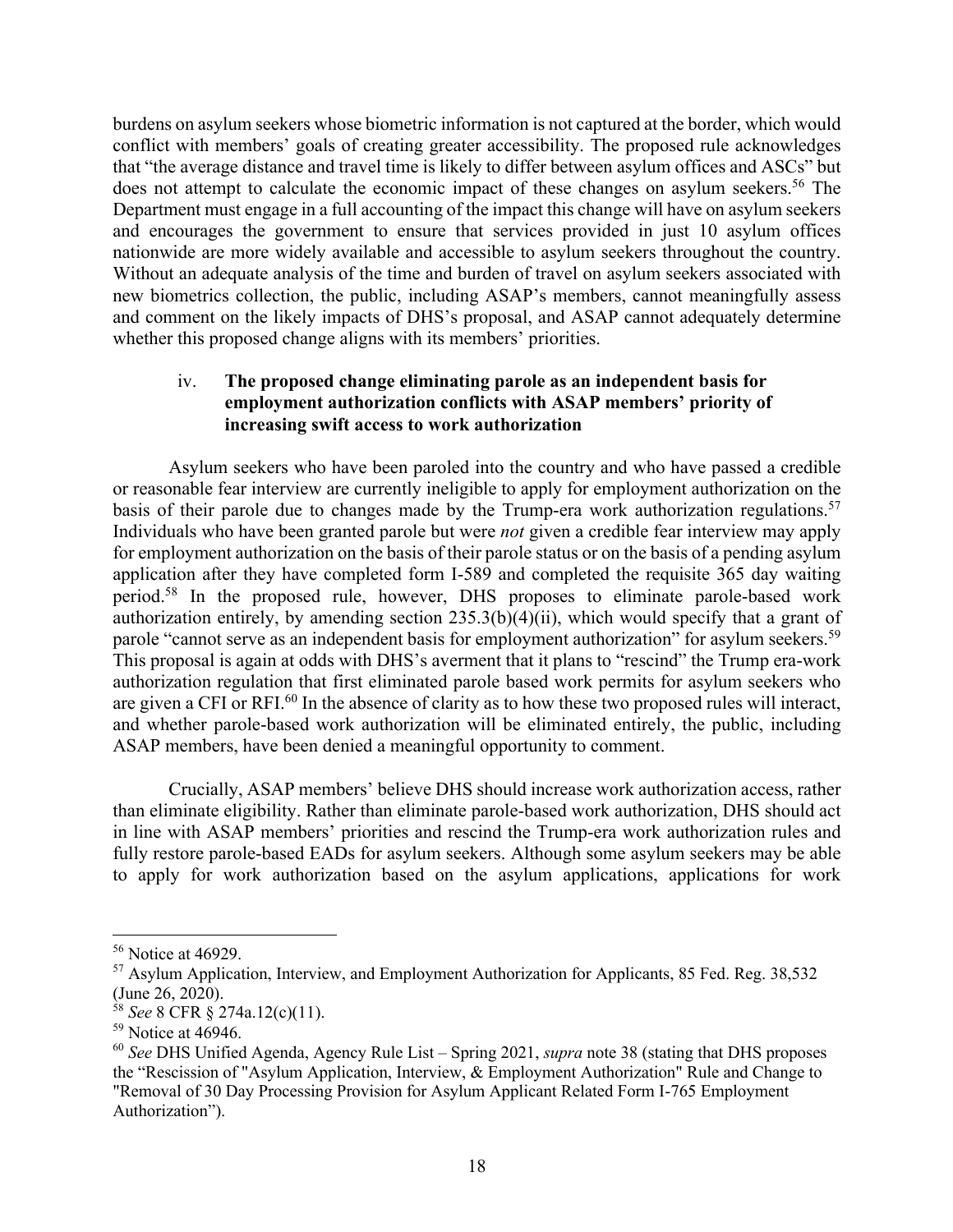authorization based on parole can allow for immediate work authorization applications, not subject to the 365-day waiting period for asylum-based applications.

In this way, parole-based work authorization can serve an important gap-filling function and avoid forcing asylum seekers into exploitative labor relationships while they wait for their asylum cases and other work permit applications to be processed. Several ASAP members have shared that being forced to wait months or years before an adjudication of their claim without any means to find legal employment lends itself to abusive and harmful employment arrangements. These are marked by unscrupulous employers taking advantage of our members' desperation and lack of options to support themselves and their families.

"I think that you should not wait so long for a work permit, I think that like everything, it should have a filter, but keeping a person for so long without the possibility of working legally allows the rate of illegal jobs and employers to increase. They abuse workers while paying a pittance. And it is the same need that leads people to accept any job for the payment that suits the employer best. I think they should give priority to work permits."

—ASAP member from Venezuela

ASAP strongly encourages DHS not to move forward with the proposed change to section 235.3(b)(4)(ii) and, to make sure future regulations ensure that a grant of parole may continue to serve as an independent basis for employment authorization while also considering other recommendations from directly impacted asylum seekers about how to expand and expedite work authorization access.

# **B. Placement of asylum-seekers in affirmative proceedings**

### **i. ASAP is concerned that the proposal to place asylum seekers initially in affirmative proceedings may conflict with member priorities by decreasing accessibility and transparency, and limiting the overall number of individuals eligible for immigration relief**

In the absence of clarity as to the likely effect of the rule, ASAP cannot adequately assess whether it aligns with its members' priorities, or whether it may diverge from those priorities by decreasing the overall number of individuals eligible to seek asylum. As a result of the lack of detail, it is not clear the extent to which asylum seekers who be negatively impacted if placed in affirmative proceedings without a guarantee of full 240 proceedings for those who do not initially receive asylum an Asylum Officer. For example, the departments failed to report critical information, including the percentage of asylum seekers who win asylum in 240 proceedings after being referred by an Asylum Officer who did not grant asylum. Moreover, if the rule would, in fact, decrease the due process protections of asylum seekers by denying them the benefit of full 240 proceedings, it may run afoul of ASAP members' demands for increased accessibility and easy access to the asylum process. At minimum, the proposed rule as written conflicts with ASAP members' priorities because it raises major transparency concerns about how DHS will handle cases once they have been reviewed by an AO.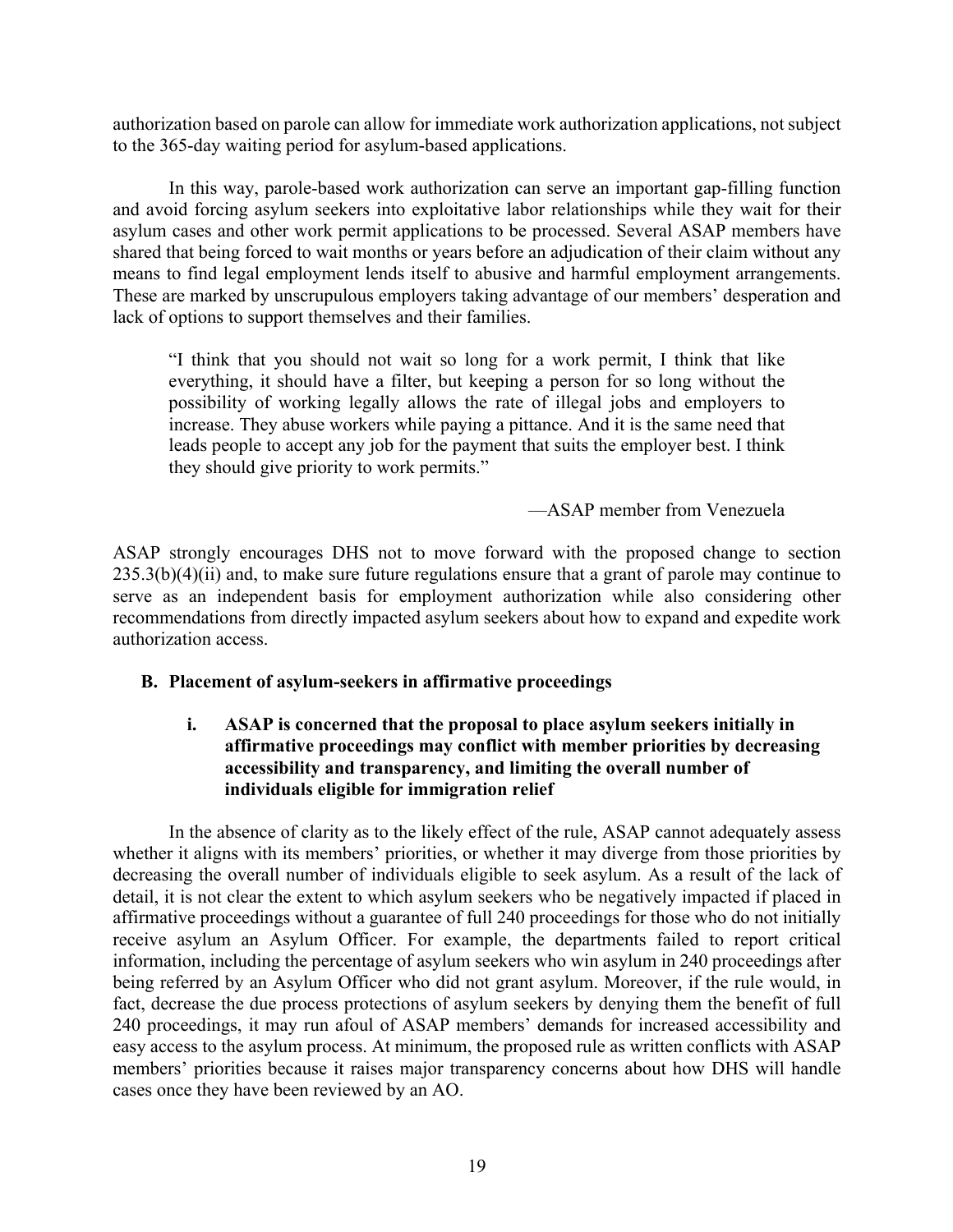Crucially, the limited number of asylum offices in the U.S. — 10 total — also presents major accessibility concerns insofar as DHS has not addressed whether the proposed rule will increase backlogs and wait times for affirmative cases. DHS has not clarified its plans to expand the number of offices, whether it otherwise has plans to allow remote or virtual hearings, or whether it will place greater burdens of travel and resource expenditure on asylum seekers. It is also not clear how placing more individuals in affirmative proceedings will address the long wait times already associated with asylum offices. As our members have made clear, it is excruciatingly difficult and stressful to spend up to five years in limbo awaiting a decision on their asylum application:

"We've been waiting for an interview for six years. [This] whole six years was so stressful and challenging for us. We feel we are stuck here, and nobody can help/hear us. Every day we wake up with the hope that today we will receive our interview notice. We cannot go out of the country to see our families, and they cannot come to visit us because of the travel ban."

—ASAP member from Iran

"The asylum process is long, expensive, and stressful. One mistake can drag it on for years, whether it's the judges fault or your own. Something as simple as a judge retiring can extend the court date by years."

—ASAP member from Russia

Speeding up the asylum process is among our members' top priorities, but DHS must not enact a faster process at the expense of important due process protections, which conflicts with ASAP members' other priorities of increasing access to asylum. We are concerned that several components of the proposed rule, discussed below could, if not adequately clarified or amended, result in the creation of a de-facto "rocket docket" that would place asylum seekers at risk of summary deportations — absent clarification on the potential impact of these provisions, ASAP has been denied an opportunity to meaningfully comment on the proposed rule.

#### ii. **The proposal to require a full transcript and recording of all hearings of asylum proceedings may align with ASAP members' priorities of increasing accessibility and transparency**

The Proposed Rule includes a provision specifying that all affirmative proceedings before an asylum officer must be recorded, and that a transcript of that recording must be included in the record if an asylum seeker appeals a negative judgment of their claim.<sup>61</sup> We believe this proposed requirement aligns with ASAP members' priorities of increasing transparency and accessibility by providing a full transcript of asylum seekers' of CFI interviews and other proceedings before USCIS in their referral package. $62$ 

<sup>&</sup>lt;sup>61</sup> Notice at 46942 (proposing changes to  $\S 208.9(f)(2)$ ).

<sup>&</sup>lt;sup>62</sup> ASAP also supports the inclusion of electronic communication as a means of communicating an AO's notes, findings, and decision to applicants. This change would improve accessibility and was requested by numerous ASAP members. (*Id.* "...the asylum officer will so inform the [noncitizen] and issue the [noncitizen] a record of the positive credible fear determination, including copies of the asylum officer's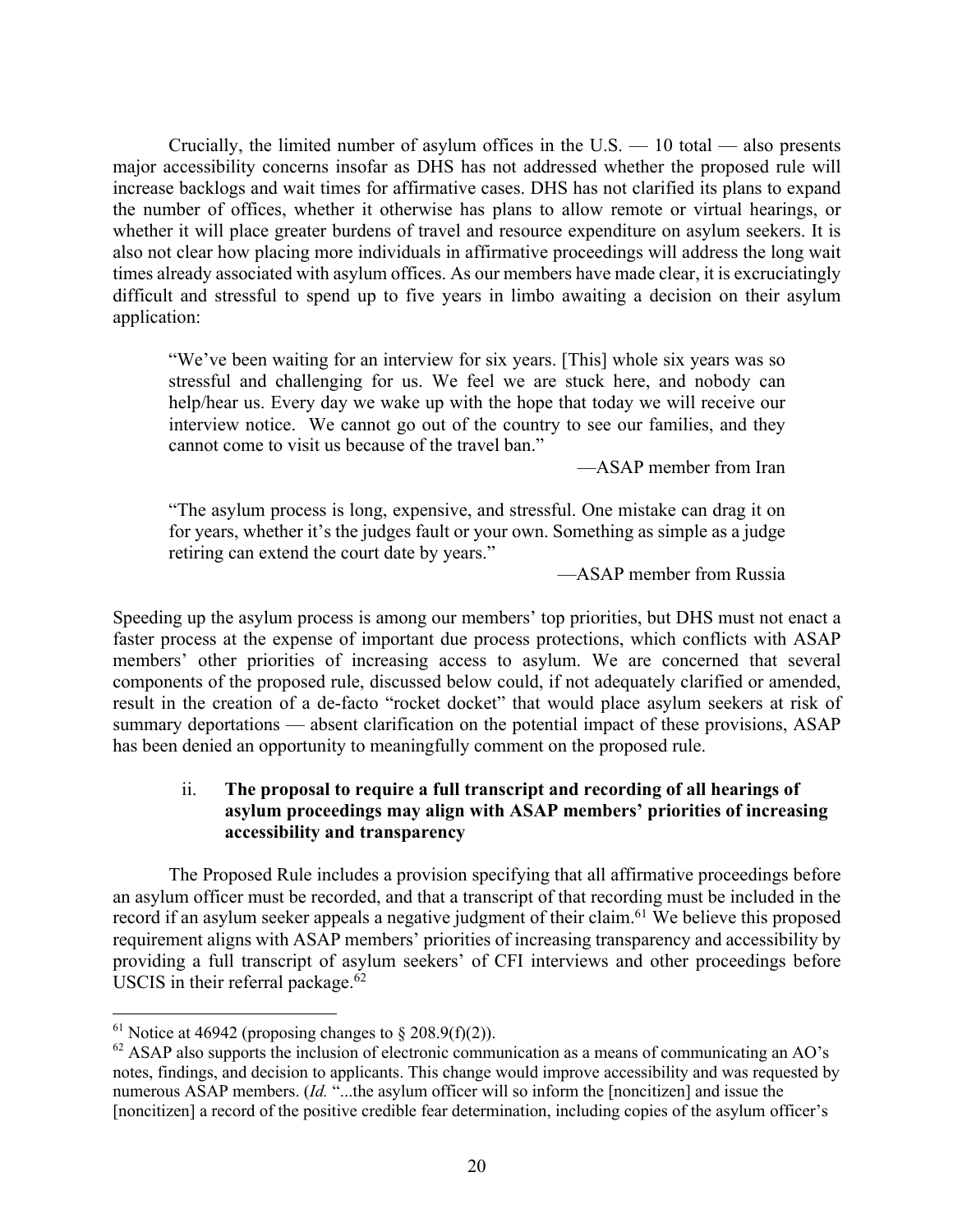Asylum seekers and pro bono attorneys alike have expressed frustration that full transcripts of credible fear interviews and other proceedings before immigration judges are not typically available to them. This lack of transparency can pose challenges for our members and—for those who are fortunate enough to secure legal counsel—for their attorneys as well. As a result, asylum seekers' only option is often to go through the arduous process of submitting a FOIA request to get information about their case. But, as one ASAP member from Nicaragua explains, submitting a FOIA for a transcript of their CFI or other merits hearing is rarely practicable or useful by the time a transcript is ultimately received — a reflection of ASAP members' broader concern that how needless procedural requirements make the asylum system less accessible:

"In Immigration Court cases, the government should be required to automatically produce to the noncitizen (or the noncitizen's atty) all documents in the noncitizen's file, including but not limited to all interview transcripts. The FOIA process takes six months or longer and is onerous. The FOIA process is worthless to detained noncitizens because their individual hearings take place quickly, months before any FOIA documents are produced by USCIS."

—ASAP member from Nicaragua

ASAP asks, however, that DHS clarify how asylum seekers will be able to access these hearing transcripts. Such information is crucial for our members to understand before ASAP can take a position on this provision. Specifically, it would be helpful to understand whether asylum seekers would functionally be required to seek assistance from counsel or whether the process would allow for most asylum seekers to complete their own asylum applications pro se. ASAP also asks the Departments to respond to the possibility of widening the scope of this provision to ensure that full transcripts of all proceedings before Immigration Judges are made easily accessible to asylum seekers as well. These transcripts can be similarly crucial for asylum seekers as they prepare appeals and take other action related to their case.

## **iii. ASAP is concerned that the proposed restriction on including family members who have not gone through credible fear screening in an asylum seeker's application may conflict with its members' priority of increasing access to asylum**

Under proposed §208.3(a)(2), an asylum seeker's spouse and children may only be included in their asylum application if they were also included in the asylum seeker's credible fear screening or they have also completed a credible fear screening and consequently have their own pending application for asylum with USCIS.<sup>63</sup> Currently, an asylum seeker has up to one year after arriving in the U.S. to file their asylum application, and can subsequently include their spouse and children who are present in the United States at any time up until the final decision is made, in

notes, the summary of the material facts, and other materials upon which the determination was based. The documents may be served in-person, by mail, or electronically.")

<sup>&</sup>lt;sup>63</sup> Notice at 46941 (proposing changes to § 208.3(a)(2), "The applicant's spouse and children may be included in the request for asylum only if they were included in the credible fear determination pursuant to § 208.30(c), or also presently have an application for asylum pending adjudication with USCIS pursuant to  $\S 208.2(a)(1)(ii)$ ."  $208.2(a)(1)(ii)$  refers to the process for credible fear screening.)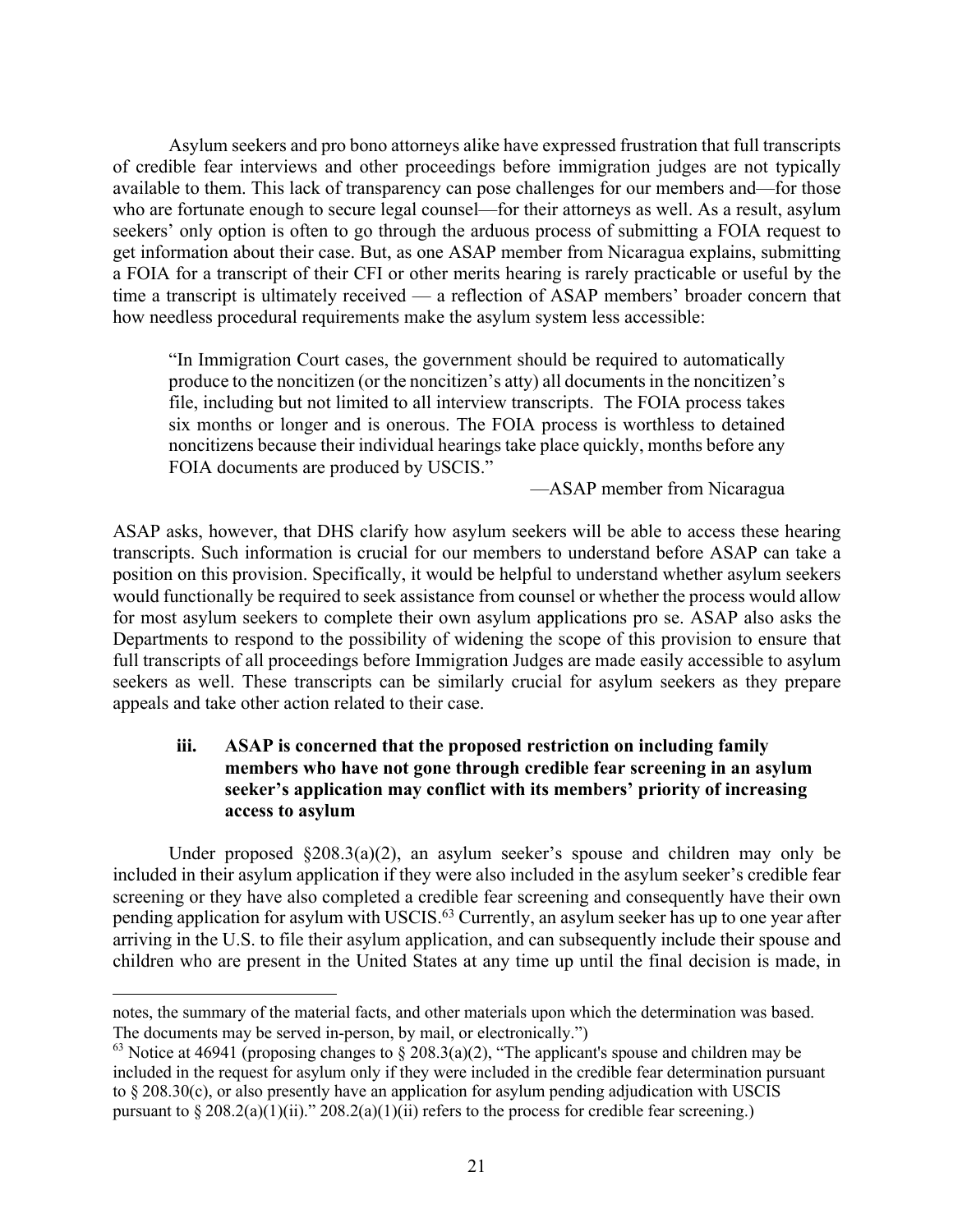affirmative cases. This flexibility is important for many families who arrive to the U.S. at different times or through different ports of entry, but whose asylum claims are connected.

The proposed rule  $\S 208.3(a)(2)$ , combined with the new procedures for credible fear screening and filing an asylum application, will cause many families to have difficulty joining and fighting their claims for asylum. Because the proposed credible fear screening process would result in the automatic filing of an asylum application for people in expedited removal, many applications will be filed virtually upon arrival, joining only the claims of the family members who arrived together.

While this has several benefits in terms of timing, DHS has failed to consider how this timing will affect the many asylum seekers who do not cross the border with their family members and will therefore not have any opportunity to join their claims. The proposed changes may thus prevent some individuals from joining family members meritorious asylum claims, and if so would conflict with ASAP members' priority of increasing access to asylum.

Oftentimes, one or two family members will enter the U.S. first. Some family members may be placed into expedited removal, while others are not (currently some are expelled under Title 42, for instance). This is true even though their claims of persecution and fear may be identical or tied together. Under the proposed rule, family members who arrive separately but are not given a CFI do not even have the option to file an asylum application and then join their claim, because to be eligible for inclusion, their applications must be filed through the credible fear screening process under  $208.2(a)(1)(ii)$ .<sup>64</sup> Explicitly limiting the family members who can be included on an asylum application not only complicates the process for asylum-seeking families, but undermines efficiency by forcing asylum officers to adjudicate multiple separate cases for the same claims.

Finally, this rule may result in family separations, which is a cruel and inhumane result in conflict with ASAP members' priorities; given disparities in asylum officer approval rates, differences in access to evidence and testimony, and availability of legal counsel, inevitably, some family members' asylum cases will be approved, and others denied, where they could have otherwise been joined.

If DHS plans to implement a new process for filing asylum applications, ASAP believes it must take into account the realities of when and how asylum seekers arrive to the U.S.: at different times and in different places, in groups or alone, and most often, overwhelmed by the complexity of the asylum system they have only just encountered. As exists now, in order to increase accessibility to asylum in line with ASAP members' priorities, there should be a straightforward mechanism for including family members, not only at the filing stage but up until adjudication.<sup>65</sup> Any proposed rules must also make this procedure clear and accessible.

<sup>&</sup>lt;sup>64</sup> Notice at 46941 (proposing changes to  $\S 208.3(a)(2)$ ).

<sup>&</sup>lt;sup>65</sup> Likewise, ASAP believes that the default inclusion of concurrently arriving family members on the principal applicant's CFI evaluation is likely in line with its members' priorities of increasing access to asylum. However, ASAP does not believe that judges should have discretionary authority to exclude spouses and family members not included in the original credible fear determination because this will likely decrease access to asylum for asylum seekers' family members.